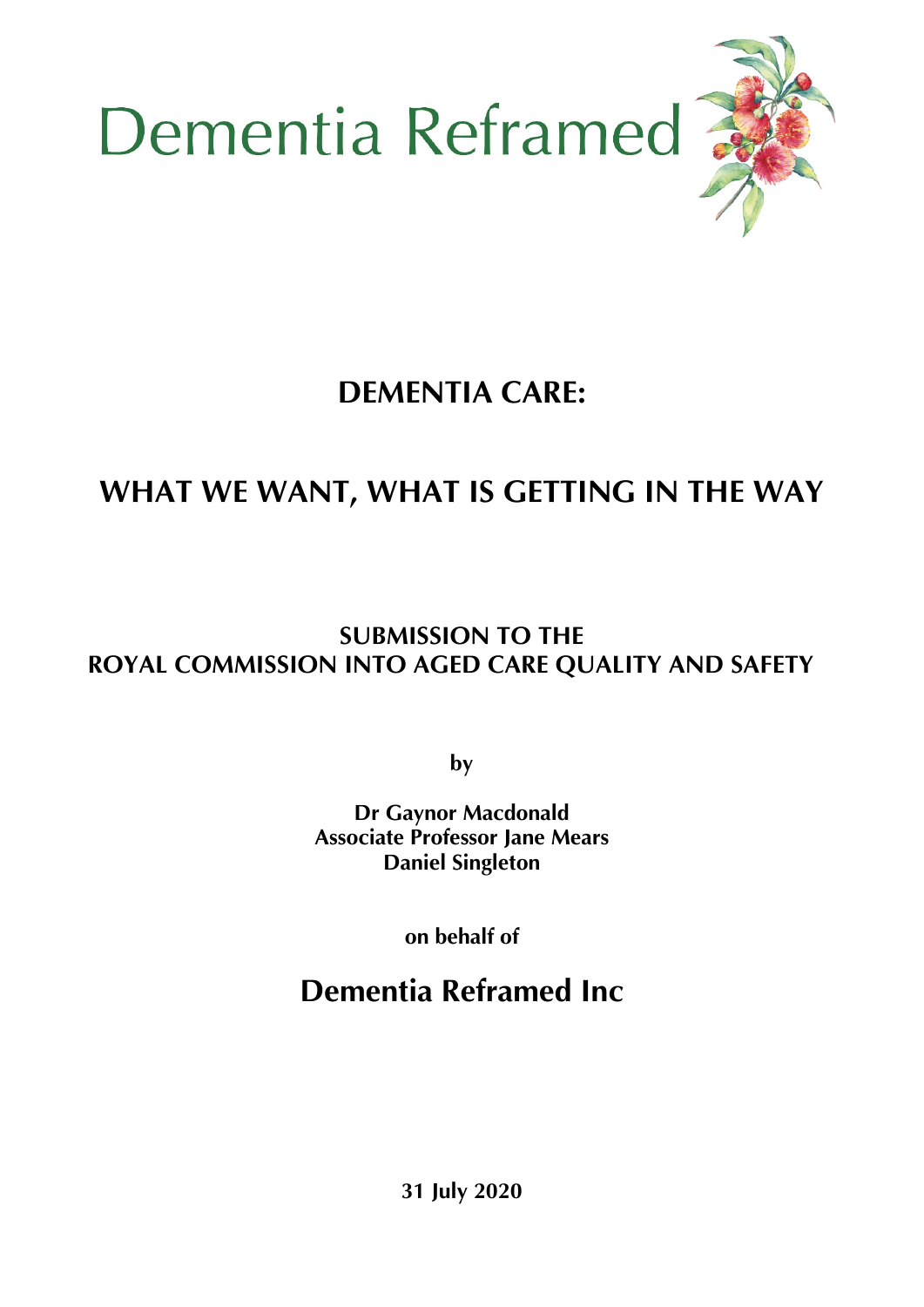## **1. DEMENTIA AND CARE: CHANGING ATTITUDES AND APPROACHES**

- 1.1 Statement of value and concern
- 1.2 Dementia Reframed
- 1.3 Dementia is 'different'
- 1.4 Dementia 'care' is different
- 1.5 Listening

### **2 PEOPLE WANT TO STAY AT HOME**

- 2.1 Caring at home
- 2.2 Information and support
- 2.3 Financial and legal issues
- 2.4 Local, community-based information and support centres

### **3. EXISTING SERVICES: GREAT PEOPLE, BROKEN MODELS**

- 3.1 Home Care services and Day Care
- 3.2 Workforce issues in home care
- 3.3 Innovation

### **4. WHAT WE LEARNT FROM COVID-19**

- 4.1 What COVID-19 exposed
- 4.2 Familial (informal) carers
- 4.3 Staffing
- 4.4 Hygiene
- 4.5 Isolation
- 4.6 Home care preference
- 4.7 Marketisation
- 4.8 Repeated mistakes

### **5. LIST OF RECOMMENDATIONS**

- 5.1 Support for people diagnosed and their primary carers
- 5.2 Focus on relationally-based care
- 5.3 Care workers supporting people to age well in their own homes
- 5.4 Support of local, community-based initiatives
- 5.5 Funding of research
- 5.6 Policy and funding changes required to support ageing Australians
- 5.7 Social change to support change in the experience of dementia and dementia care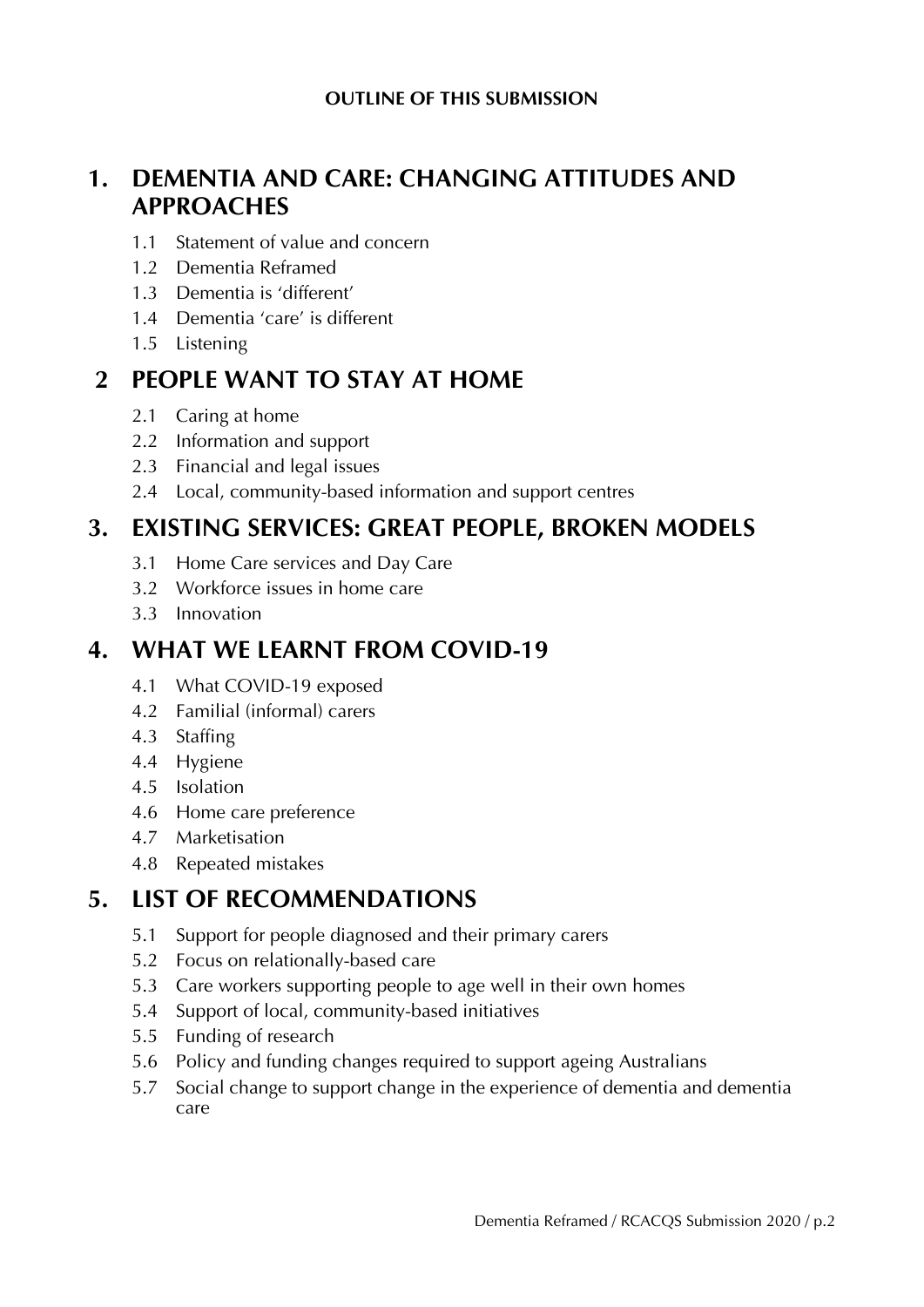## **1. DEMENTIA AND CARE: CHANGING ATTITUDES AND APPROACHES**

#### **1.1 STATEMENT OF VALUE AND CONCERN**

This submission is primary focused on challenging the attitudes towards, and care of, people with one of the forms of neurodegeneration glossed as dementia.

Our submission is based on three core principles:

1. **A person with any form of brain degeneration is very much alive, through to the last stages of the diseases collectively glossed as dementia.** Their capacity to communicate their desires and needs is progressively compromised but that is not the same as saying that they do not want to engage with us. But they do require us to learn new ways of observing and responding.

If we listened carefully, what might a person experiencing brain degeneration want to say to us?

I have dementia and there are things I want you to learn so you can go on loving me, caring for me. Always assume I am doing things with meaning – there is a reason for what I am doing or saying – I just need you to try and work it out. I can't communicate in the old way and need you to learn the new way. I am alive and that means I need you to connect with me, right now - you can't help me if you are just regretting that the past is past – let's both live in today. This is a relationship, it is not about 'me', it is not about 'you' – it is about us. You can learn 'my perspective' by learning about the states of dementia and how that affects my ability to communicate with you.

People experiencing brain degeneration can be stigmatised to the extent of being written off, as barely human, and not worth effort. If we think this is changing, we are mistaken: there is a long way to go in Australia in reframing how people, including professionals, think about dementia. Our submissions points out impediments to achieving this.

2. **Those who care for loved ones with dementia do not choose this experience: they do what they can but the lack of support they receive amounts to abuse of carers.** Most family members take on this responsibility with goodwill, tinged with understandable apprehension. Dementia care is the most onerous of all care responsibilities. The lack of adequate information and support they receive often ruins their health, working life and family life. The majority will receive little of the right kind of assistance, and many will become ill through this most onerous form of care of our vulnerable fellow citizens. They continually share their stories but they are not being listened to adequately. This is one story, shared with us just this week:

> Every day people ask me how I am doing. I almost wish nobody would ask. I hate the real answer so I make up a palpable response but truly – how can anyone answer that question? And how can they really understand my answer?

> I have lost myself in caring for my mother. I am slowly watching pieces of her disappear every day. Every memory I have is saturated with the fear of never having the same feelings again.

> Guilt strikes me as frustrations grow. Balancing work and home. I am losing myself and ageing faster than I can explain.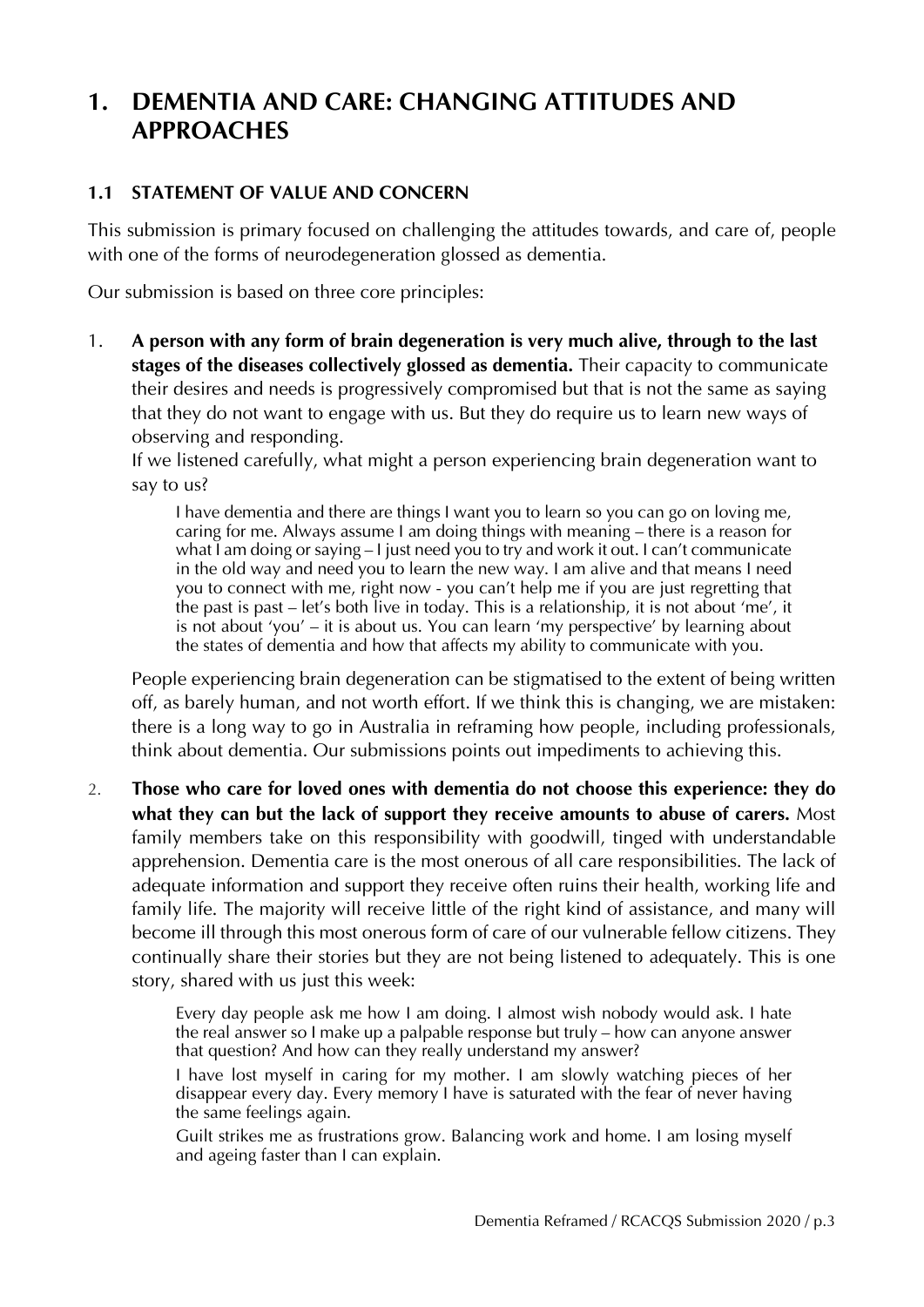Trying to provide the best care for the person who gave everything to bring me into the world.

Any normal reasoning doesn't work. Explanations fall on deaf ears. Almost all of her is gone.

We are fighting against a monster with no cure. I am begging for a glimpse of a mom I have already lost.

A grandmother who sometimes in the back of the twinkle in her eye can see her grandchildren. That love seems to trump this disease although I wonder why she doesn't know me or the painstaking caregiving I am doing as it is almost meaningless to my mom.

It is like I am a new mother with a baby or toddler. No sleep, up every two hours. Feedings and cleanings and though I would never complain, I am exhausted and scared all the time. I am worried that the worst could happen in an instant all the while worrying about the division this disease is causing in my homeunintentionally.

I see the love and kindness in my husband and my boys, and I wonder how this will change all of our relationships. My husband has shown me a heart of gold. Something I may have missed without this experience.

But I also see disparity and loss. What do we do? What can we say to her? Classes have been taken, words from amazing people have been offered with well-meaning advice. But- how to live with it?

My sister is in pain. Dealing with sorrow. Unable to thrive in a hopeless situation. A woman who is usually a powerful force is now silenced.

... And then my mom whispers to me - 'I love you ' or 'thank you for taking care of me ' after hours of frustrating repetitions or tears.

She might even say something like 'Do you know my Jennie? She is wonderful! '

My love for her again clouds all the hard decisions ahead of me. The guilt of resentment returns often. I cry myself to sleep more often than I actually sleep at all. How does anyone respond to that question? How are you?

The desire for a good quality of life – measured socially above all else – is not diminished by brain degeneration but ways in which care partners can adjust to achieve this is not taught well. They are often presented with a list of activities they can engage in – as if there is the ability and the time in the day to do so – and not to be able to do so becomes an additional pressure, exacerbating guilt.

We know how to train people to communicate well in dementia-relationships. We are just not doing it.

3. **Australians want to remain in their own homes, cared for by those they love, throughout their ageing years and through their increasing vulnerability, including with dementia.** In the interests of saving 'taxpayer' money, we have medicalised and corporatized 'old age' to the extent that people fear their ageing years and the vulnerabilities this brings. From author, Gaynor Macdonald's experience of care:

> When my husband, still very active at the time, was diagnosed with Alzheimer's, the geriatrician assumed – without discussion – that he would go into residential care. He assumed I would be incapable of caring for him – and I later realised this assumption was realistically based. The services available to me were either too expensive or very inadequate. And when I did access professional carers, they had no training in relating to a person with dementia. They ignored him, and I was treated as ignorant – because I didn't have medical or health qualifications. I encountered a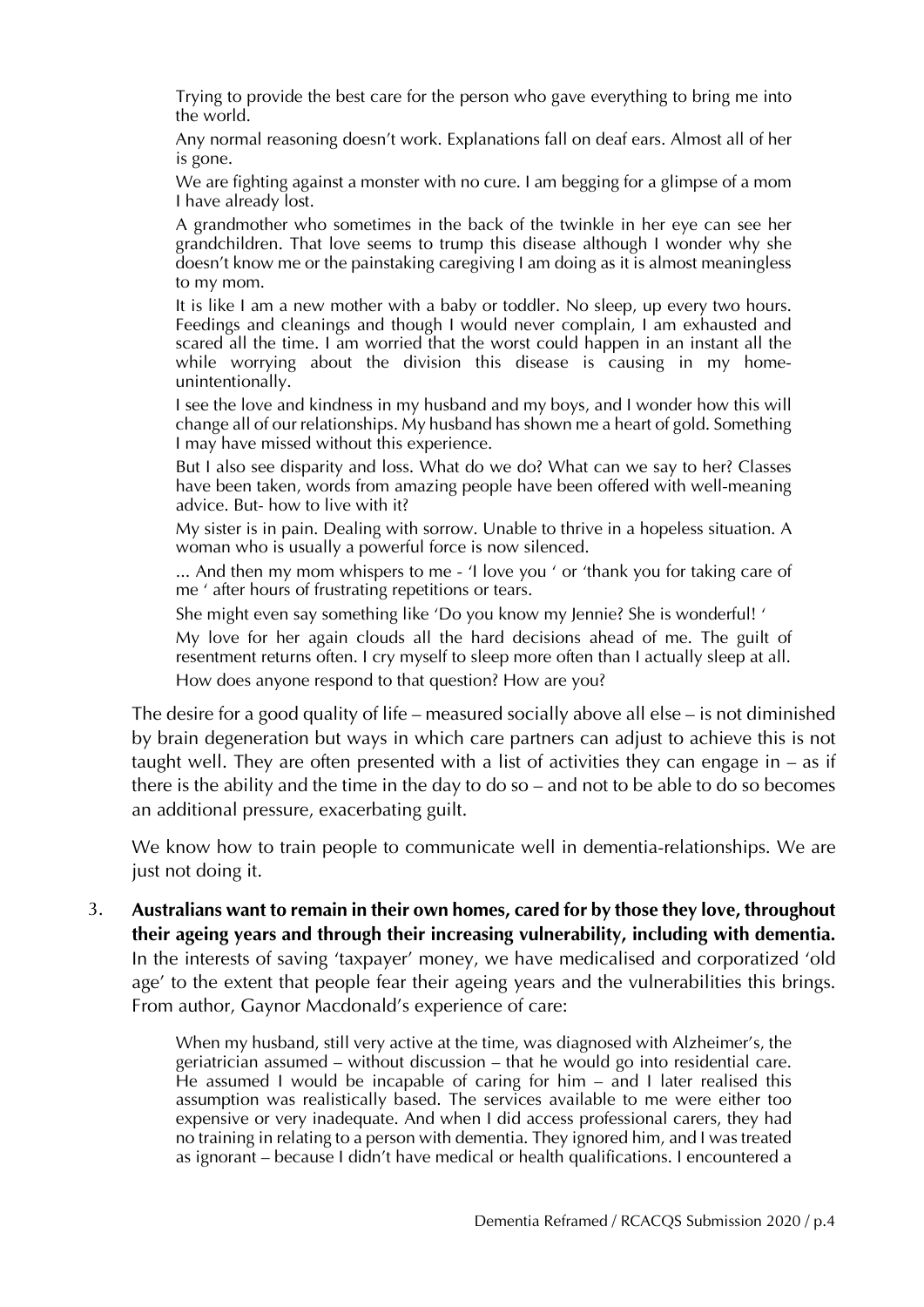hierarchical world full of 'qualifications' but barely any understanding of care and relationship.

I did my own 'research', trained my own carers, and looked after my husband, at home, until he died. I did not do this with support from services – I did it despite their absence. The toll on our finances, my health, my work life, my relationships was enormous. Very few people could have done what I did – which made me angry because we should be enabling all people to do this.

I taught myself – I had the skills and health to do so. My husband was well cared for over six years, albeit gruelling ones for me. He was taken to hospital when he eventually collapsed. As he washed him, the male nurse commented, 'He is in remarkable condition – there is not a bruise or pressure sore on him! Where did he come in from?' Coming in from, I enquired. 'What nursing home?' I told him I had cared for him at home. It was one of the loveliest things anyone had said to me through all those years: it validated so many of my care decisions. Yet how disgraceful that he could even ask the question. My husband died a few days later: we were still on the waiting list for our home care package.

I remain angry with the society that made these years so difficult, so demeaning, and so expensive.

The attitudes of professionals in the aged care space - medical and non-medical - has to change. This negativity creates and perpetuates much of the stigma attached to dementia. We need to change these uncaring attitudes. We do not need to be told we are 'losing' a person we love – we need to learn how to help them remain in life even as they change.

Biomedical approaches must be confined to neurological research, and the treatment and care of people with dementia must come under practitioners with an explicit biopsychosocial commitment. The medical fraternity must be required to *generously* include the many insights from non-medical professionals and carers who understand what life is like with dementia, for all those affected.

The points above inform the rest of this submission. They also inform our own work in Dementia Reframed.

#### **1.2 DEMENTIA REFRAMED**

Dementia Reframed is a research and educational organisation committed to helping all people touched by dementia to live well. We challenge attitudes and stereotypes, and encourage positive and creative ways of thinking about dementia, and provide supportive information and training for those who care. We commenced the project in 2015. In 2019 we incorporated as a NFP charity in order to expand our work.

- **Our foundation:** Dementia is a medically-defined condition but for those living with dementia, it is a *social* experience. It impacts on the lives of many, not just the person diagnosed. With good understanding from carers, family and community members it is possible to live well. Care is not an industry, a task or a skill: it is a relationship that enhances the life of another person.
- **Our vision:** To support family and other carers, especially those who care at home, to think creatively, care positively, and deal more effectively with the demands that dementia makes. We are committed to reframing the negativity surrounding dementia, and to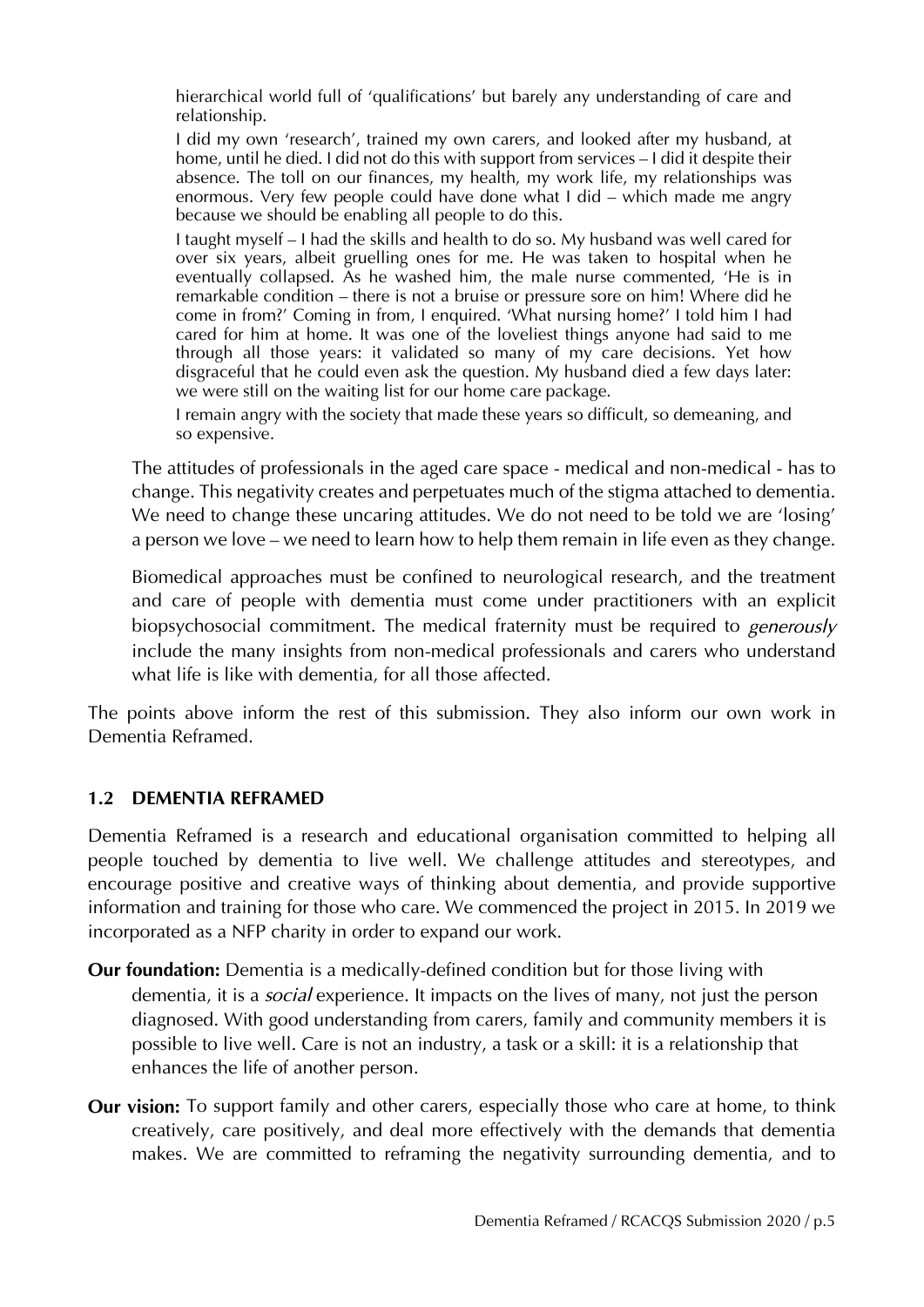working for just, humane and compassionate social policy that protects these most vulnerable people.

Dementia Reframed is staffed entirely by volunteers. It is headed by Associate Professor Jane Mears, Social Policy, Western Sydney University, a well-known expert in the care of the aged and elder abuse; and Dr Gaynor Macdonald, Anthropologist, University of Sydney, who brings her focus on relationality, personhood, and change to the understandings of the changes in the dementia relationship. Gaynor looked after husband at home throughout his six years with Alzheimer's, prompting her concern to do more for dementia care and carers. These scholars are joined by a small and well-qualified team of people, each of whom has first-hand experience in sharing the day-to-day life of someone with dementia, as well a range of qualifications (from highly experienced to committed students) across the medical and health sciences, social sciences, education and policy formation.

#### **The work of Dementia Reframed:**

#### Resources and activities for carers

Carer workshops: Informal and engaging, these are designed for familial carers, as well as staff and volunteers working across day, home and residential care. They focus on why behaviours change and how to respond rather than react, how to engage well, and how to de-escalate (currently online).

Carer website: Designed for carers by people with first-hand experience of dementia care. Includes carer stories and insights; and informative, supportive resources: [www.dementiacarers-aust.com.au](http://www.dementiacarers-aust.com.au/)

#### Resources and activities to enhance community awareness

Seminars, research and consultancy: Our research, seminars and consultancies explore what it means to live well with dementia. We provide opportunities for those who want to enhance the value of quality care, and bring care to the forefront of social, political and economic agendas.

Community support: We assist local communities in their efforts to become dementiaaware and dementia-friendly.

#### **1.3 DEMENTIA IS 'DIFFERENT'**

#### Dementia as 'a relationship'

How people 'think' about dementia matters. The tragedy/loss/doom and gloom approach found in medical and health arenas as well as the popular press must be seen for what it is: stigmatising and life-denying. People with dementia are very much alive, and we can help people learn to communicate with them and hold them 'in life', throughout their entire life. We take the position that dementia is always a relationship, a partnership, and that all parties are of equal value and require equal if differing forms of support and assistance.

To speak of *dementia as a relationship* is to acknowledge that dementia is, first and foremost, a *social* experience, even if brought on by a medically-defined diagnosis. One person in a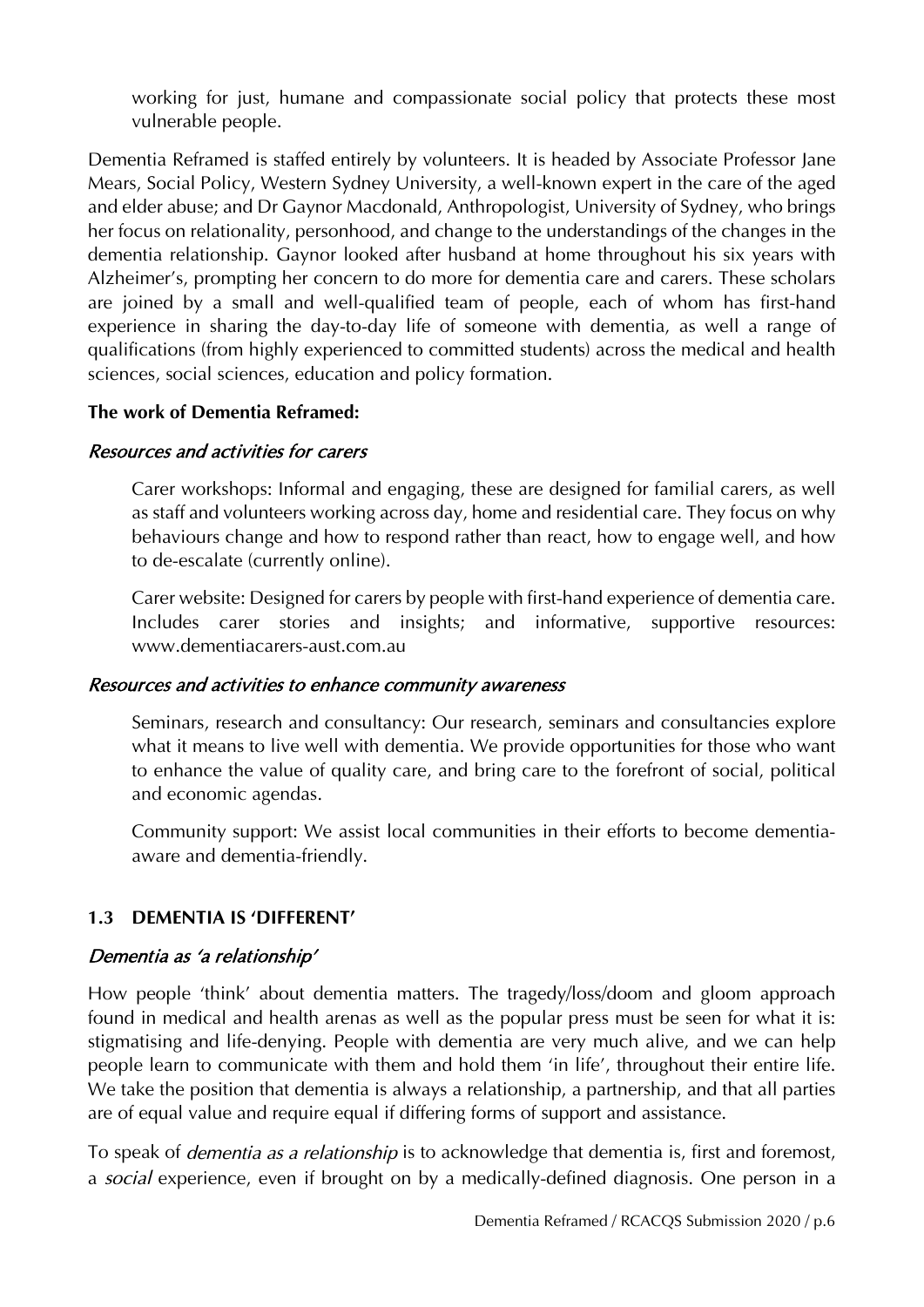social network (family, community) becomes increasingly vulnerable as a consequence of the way in which brain degeneration affects their executive functioning skills and sensory perceptions. To live well, they will increasingly need care-partners as well as family/community members who are properly *informed* and *supported*. Just as no single person can care for a small child without a social network (a 'village'), no single person can care for a person made vulnerable by dementia without a similar, viable, informed, and resourced social network. Lack of informed support cripples care partners and tears families apart.

We aim for a society in which all people are aware of the ways in which to recognise, communicate with, respond to, and support a person with dementia, regardless of whether they are understood as primary carers or people briefly encountered in the course of social life (including doctor/nurse, health professionals, police, staff in shops and cafes, etc). This is not an option, it is a necessity.

Human beings are inherently social beings. We come into being through a relationship, and we cannot survive our first day without a human relationship. Naturally, not all relationships are good, but we refer to good ones as 'connection' because connection is a wholesome recognition of our value as a fellow human being. This relational approach challenges the individualizing models of 'patient' and 'carers', as well as the overly biomedical ways in which both are understood. No form of brain degeneration is currently curable, and effective pharmacological treatments are limited; the best treatment is *quality care*.

A great deal is known about how to support dementia relationships – but very little of this knowledge is being accessed in Australia because biomedical models dominate our major research and public institutions. We do not follow – and are often unaware – of excellent 'best practice' elsewhere in the world. Our own research into alternative approaches informs our practice in Dementia Reframed.

Stigma is not due, as claimed by the 2019 World Alzheimer's Report \*\*, to ignorance that dementia is a 'disease'. While it is the case that they documented health professions who thought it was a normal part of ageing, a significant source of stigma comes from medical and health professionals who know it is a disease but who do not value or want to care for a person with dementia. This impedes timely diagnosis, greatly affects quality of care, and exacerbates the burden placed on families. It also means that medical professionals, who have the power to help transform the lived experience of dementia, are not exerting enough pressure on governments to ensure this.

In saying this, we are very aware – and inspired – by those medical professionals (practitioners and researchers) who are working towards such change but they see themselves as a minority. In particular, we draw attention to a book by an Australian geriatrician that should be mandatory reading for Royal Commissioners, all doctors and any organisations offering support to people with dementia: Ludomyr Mykyta (2018) *Dementia is Different: Not Just Another Ordinary Illness*. Australian Scholarly Publishing.

Our value as persons as well as the quality of our social relationships are influenced by philosophical and social ideas, as well as economic and medical ones. Dementia challenges two ideas that are dominant in Australian society concerning human value: (1) that cognitive ability creates a hierarchy of social value, with those who have cognitive challenges being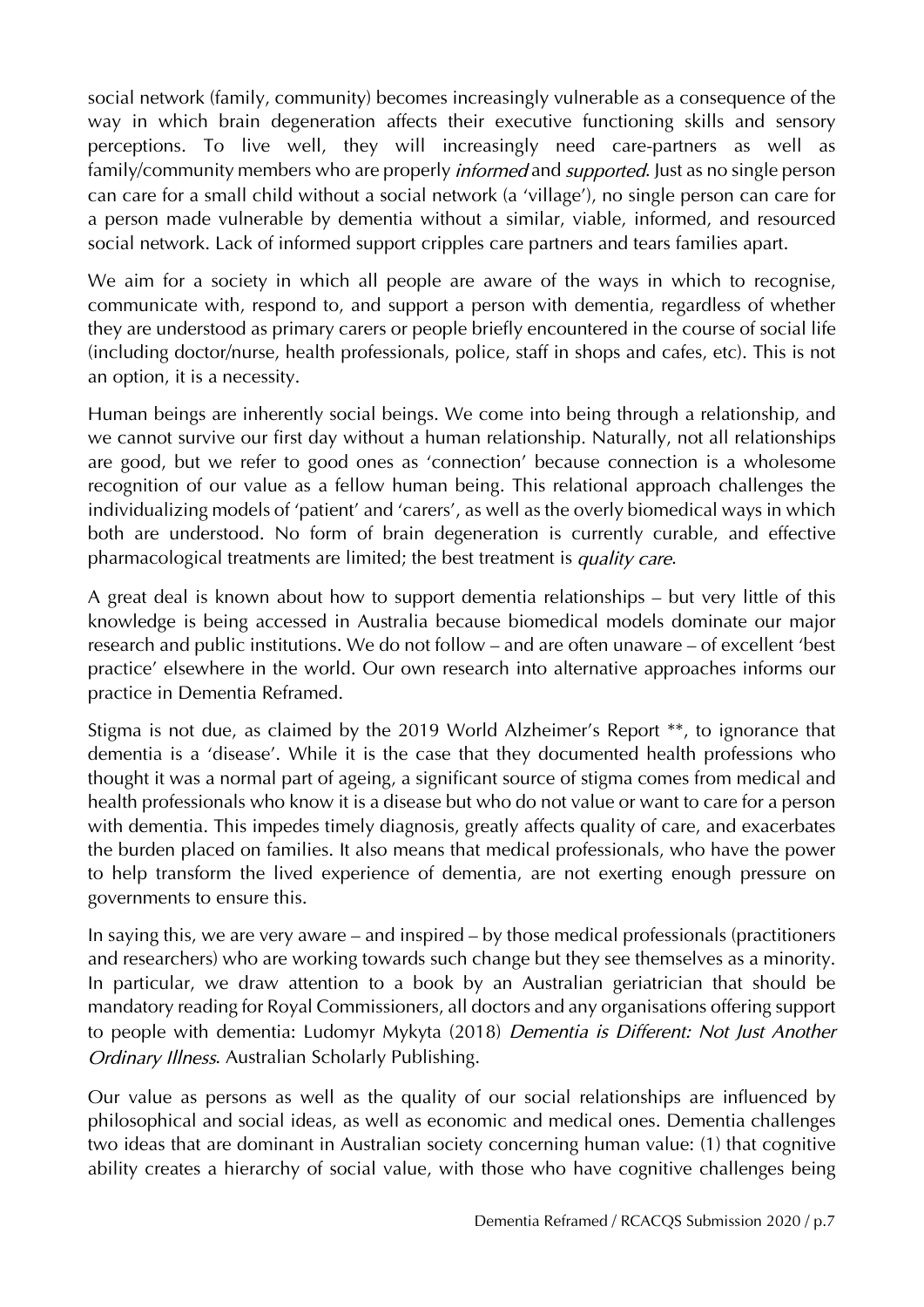stigmatised (including not only dementia but, for example, mental illnesses as well); and (2) that older people, especially those not employed, are of less worth. In addition to these two sources of stigma, there are other factors that increase the burden of societal worthlessness associated with dementia, including but not limited to sexism, racism, poverty and physical disability.

The medicalisation of both ageing and of dementia creates a negative space for both those experiencing cognitive decline as well as their family members. Disease and disability are overwhelmingly seen as deficits that ought to be amenable to cure. When these conditions are incurable or irreversible, people are consigned to live within the stigma of deficit. We are starting to make inroads into this with regard to physical disabilities but there is a long way to go with mental illness – and with dementia. While dementia may not be a 'normal part of ageing', it is most definitely a common experience of ageing. We need to challenge the mindbody split that permeates biomedical models and privileges cognition in the human experience.

- 1. The legacies of the philosophical mind-body split, which privileges cognition and individualism, has a major impact on medical modelling and research. This particularly affects those with mental illness and dementia. Efforts to convince people that dementia is a 'disease' and not mental illness do little to change the value placed on certain forms of cognition. Dementia is cognitive decline – and in medical terms this is a deficit. In social terms, it is increasing vulnerability and increasing need for care and compassion – not ignorance and hopelessness.
- 2. Neoliberal thinking exacerbates stigma through narrow understandings of the 'normal' person and the economic value of persons. Most human experiences are not being included as 'normal' or 'economically valuable'.
- 3. Ageism is alive and well. This impacts not only on the aged who require care but also their carers, who remain barely acknowledged. Financial and social support remain negligible.
- 4. Central is the notion of 'the caring society'. Dr Macdonald and Prof Mears aim to stimulate a big picture examination of these issues (ontological, philosophical, anthropological, social, medical) by bringing together an interdisciplinary group of people committed to challenging ageism, changing the negativity surrounding dementia, better supporting caregivers, and working towards a more caring society.

A common perception that death enters life through dementia should alarm us. This is evident in the negativity assumed in comments such as 'we have lost our father', 'I don't know him anymore', 'what a tragedy to see her like this'. The dementia space is governed by medical dispositions that constrain the options people have for thinking, not only about dementia but about the meaning of life. The contradictions are stark: we are living longer and a celebratory value is placed on the medical sciences that have made this possible. Implicitly, this is value placed on a death-defying life. There is clearly an issue in a society that assumes that not only can all illness be cured but that death itself can be resisted (cf. Macdonald 2018). Medicine limits our capacity to live well with dementia because it insists on a non-relational understanding of life. It also, again paradoxically, perpetuates the idea of the unhealthy society, even as it focuses on curing the individual. This fuels the fear of dementia.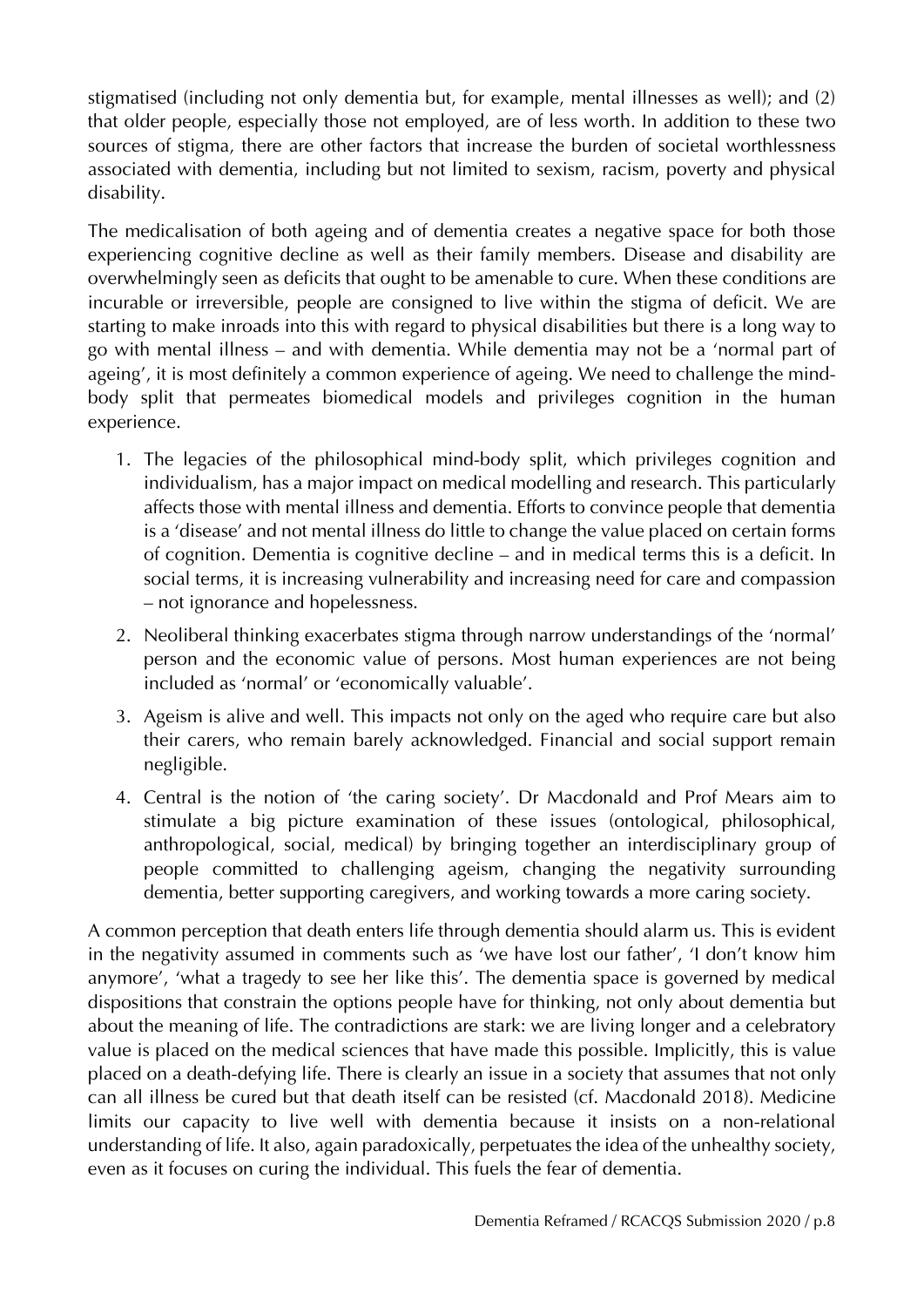Many terminal illnesses produce shock and grief in their diagnosis, require that someone receive care, and deny a person the prospect of living 'to a ripe old age. ' Dementia is different, not because it is incurable, or might lead to an earlier death (in the case of younger-onset dementias), but because it is treated as a loss of life within life. A relational approach to dementia will counter this negativity.

A relational approach—to life not just dementia care—has as its central premise that to be human is to be a social, *relational being*. This is in opposition to individualism. 'Life ' is not about whether an 'individual ' is breathing, their heart is pumping or they can think and reason: the focus is on participation, shared experience, social connection. *To live is to be held in relationship,* regardless of the health of one's body (including one's brain). Connectedness and care are fundamental to human life, not just for infants, the sick, disabled, or the dying. It requires an acknowledgment that all life is inherently vulnerable and precarious. The liveable life of a person with dementia is the responsibility of everyone else in that person's environment.

A relational approach does not deny the reality and objectivity of dementia as a biomedical condition but proposes a different way of acting upon it, of shaping ways of living and dying. It thus counteracts or at least postpones the processes of disconnection that characterize dementia. It is not simply 'doing care ' better. A relational approach is not merely an improvement on a person-centred approach (Macdonald 2018). It requires a moral response to seeking forms of engagement that hold people in connection. Some carers intuitively 'get this', others do not. Relationships are not techniques of interaction; a relational approach is not a strategy to include in a curriculum for health professionals.

As Rahn and colleagues (2020) note, 'Relationship‐enhancing behaviours that contribute to older adults' well‐being are scarcely considered in active ageing discourses despite relationship quality having been repeatedly linked to health outcomes'. While their focus is on the dyadic spouse-partnership, we argue that the relational needs of people with dementia, with any significant other in their life and especially their primary care partner, are also neglected in aged care policy.

The search for a cure for these forms of brain degeneration is clearly urgent. However, the need for financial support for this research is producing publicity campaigns that focus of the negatives of these diseases. That may attract funding but it also adds to the stigma and fear experienced by all those living within dementia partnerships. Public campaigns must focus on what we can bring to those living with dementia – and how this will contribute to a more aware and compassionate society.

'I didn't understand what we were being told – we both just went into shock. In fact, we lost a whole year being so depressed and not knowing who to talk to'.

There is a need for materials to be available to medical practitioners that assist people diagnosed with simple, accurate and *affirming* understandings of brain degeneration. The difficulties in giving this diagnosis is leading to simplifications that people are not understanding well and seeing only the negatives. While a diagnosis might understandably be met with shock and grief, no one should be led to believe there is 'nothing that can be done' or treated as if 'lost to life'. These materials should point people in the direction of post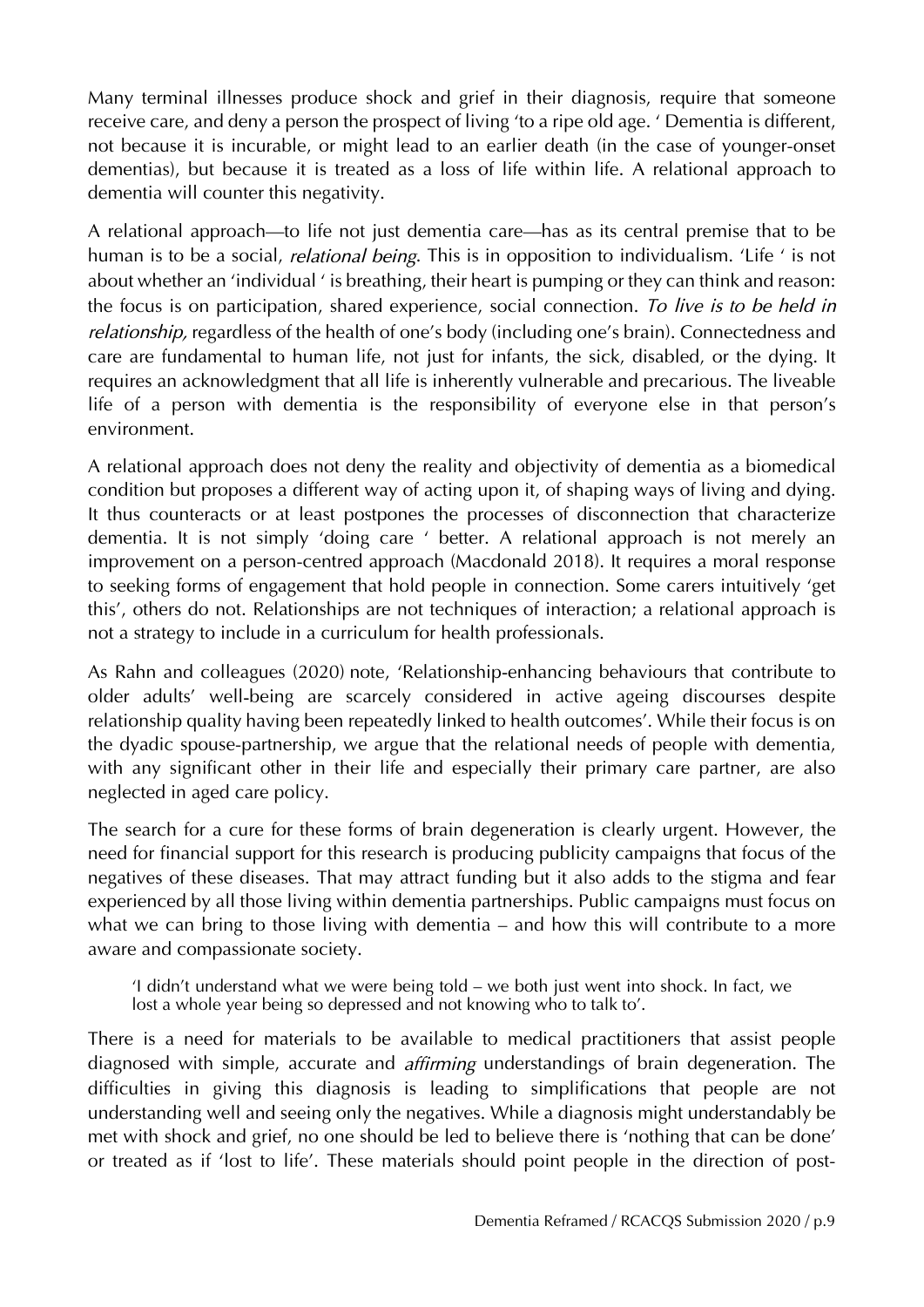diagnostic supports that can assist people to live as well as is possible throughout the progression of the dementia.

RECOMMENDATION: That a relational approach to dementia and dementia care be promoted across all dementia care training.

RECOMMENDATION: That medical practitioners be provided with diagnostic material to give to people that contains a simple, accurate and affirming understanding of brain degeneration, and points to post-diagnosis support services.

RECOMMENDATION: That community education programs be introduced to present dementia in positive and affirming ways that do not fuel stigma, fear and negativity.

#### **1.4 DEMENTIA CARE IS DIFFERENT**

The understanding of 'care' that permeates the 'aged care industry' is skills and task-based. When dementia is put into the care equation, all that is added is the need to deal with 'behavioural challenges'.

- $\triangleright$  Care must be reframed back to its core meaning: care refers to a supportive, compassionate *relationship*. Care of employees, of family, of neighbours – care should reflect relationships within a caring society.
- $\triangleright$  It is essential that the very distinctive impacts on any relationship that are brought about when one person is experiencing brain degeneration are better understood and taught.
- What is required of a dementia care partner is no less than a reconceptualisation of one's understanding of oneself, of relationships, as well as of the person one is caring for.

Dementia care is different from any other form of care because one person in the relationship is constantly changing and, to care well and stay in relationship, the care partner must also change. This will challenge values, beliefs, conventional modes of relating, self-value and much more. Some carers manage this transition intuitively, a great many do not. It is the carer rather than the person cared for who is on the roller coaster ride, who is required to adjust, to challenge their own comfort zone. Currently, those around them rarely have the insight to assist and support them.

This care-demand is poorly understood by professionals and families alike, because they receive little information or training in what this entails. Our society provides many supports for young mothers with infants who cannot communicate their needs well – but almost none for those who care for adults who cannot communicate well. The results are frustration, agitation, guilt and anger on all sides.

The dementia-care relationship has to be learned. Much is known about how to do this but this is not being applied in Australia. Much of what passes for 'person-centred' care is noise when it is not conceptualised as a two-way *relationship* – the attitudes and relationship-skills of a carer are at the heart of quality in dementia care. A great deal of information needs to inform this relationship if it is to enhance rather than diminish life for all concerned.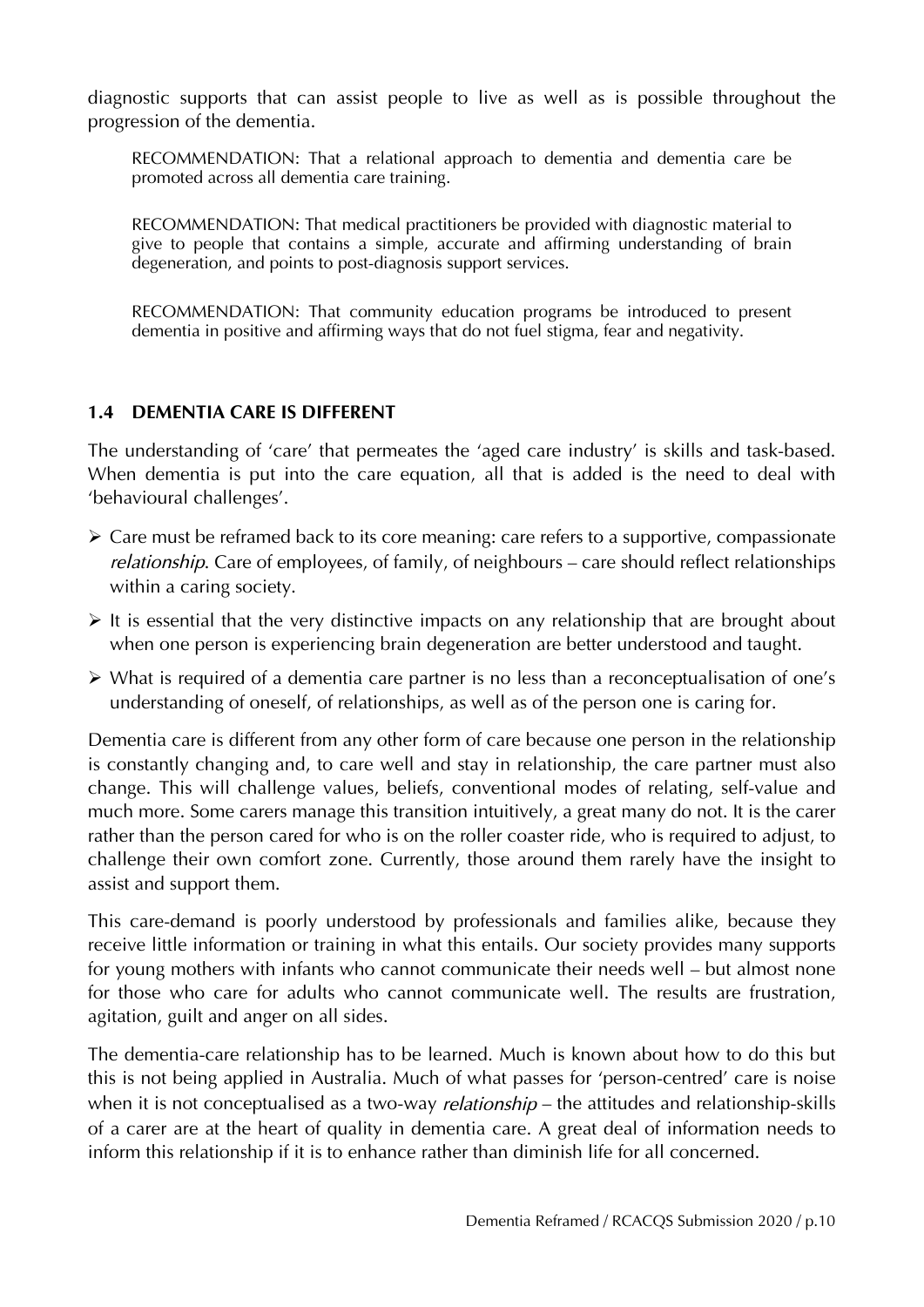It is common to read lists of 'symptoms', such as personality changes, withdrawal, memory loss, confusion, apathy. Some of these are symptoms of brain degeneration, but others are strategies of coping or avoidance, and some are reactions to the social or physical environment – such distinctions need sorting out if care is to proceed well. However, to expect a family member to deal with such changes is a huge challenge. At issue is not only the practicalities of dealing with changing modes of communication and relationship but the impact these have on the carer. This does not mean it is too much for them, but it does mean they need information and guidance. Some family members will not be able or willing to make the changes required of them. This should be acknowledged early so that alternative care strategies can be designed to help all parties to the relationship.

Although dementia care is moving to a 'person-centred' approach, what is meant by 'the person' is not well understood, and the training/support of carers (often locked into a biomedical model) in this respect is far from adequate, especially in RAC. The 'person' is still 'the patient' not a partner in a relationship which is increasingly dependent on the care-partner to enable *relationship*. This requires changed 'care' from its current task-orientation to a relational mode. Knowing a person's history may help but it is the quality of relationship that is more important to holding people with dementia in connection.

RECOMMENDATION: That 'care' be reconceptualised so that it can move from an individualised medicalised model to a collective social and community responsibility.

RECOMMENDATION: That dementia care be conceptualised in relational terms to include all those who are part of the life of a person with dementia.

RECOMMENDATION: That accessible resources be made widely available about communicating and caring well with those with dementia, that engage with whole families (not just adults), and the wider community.

#### **1.5 LISTENING**

Research is a form of listening. As such, one might think that carers are well listened to. In this case, the vast numbers of studies into the experience of those who care at home for people with dementia, including into the 'carer burden' and the costs of care, should point to major improvements in the ways in which primary carers are informed and supported. Yet this huge amount of information is not translating into better practice. There are several reasons:

- $\triangleright$  There is no requirement built into the studies to turn the information gleaned into recommendations for practical outcomes, for policy or practice, nor attached funding to make this possible. Research that demonstrates engagement with organisations that can put findings into practice should be prioritized.
- $\triangleright$  Much research is done by people with no lived experience of dementia care. The research questions are researcher-based, not carer-informed. Putting 'a carer' on the planning committee is often tokenistic – it doesn't necessarily result in *carer-driven research*, and does not conform to '*nothing about us without us*' as best practice.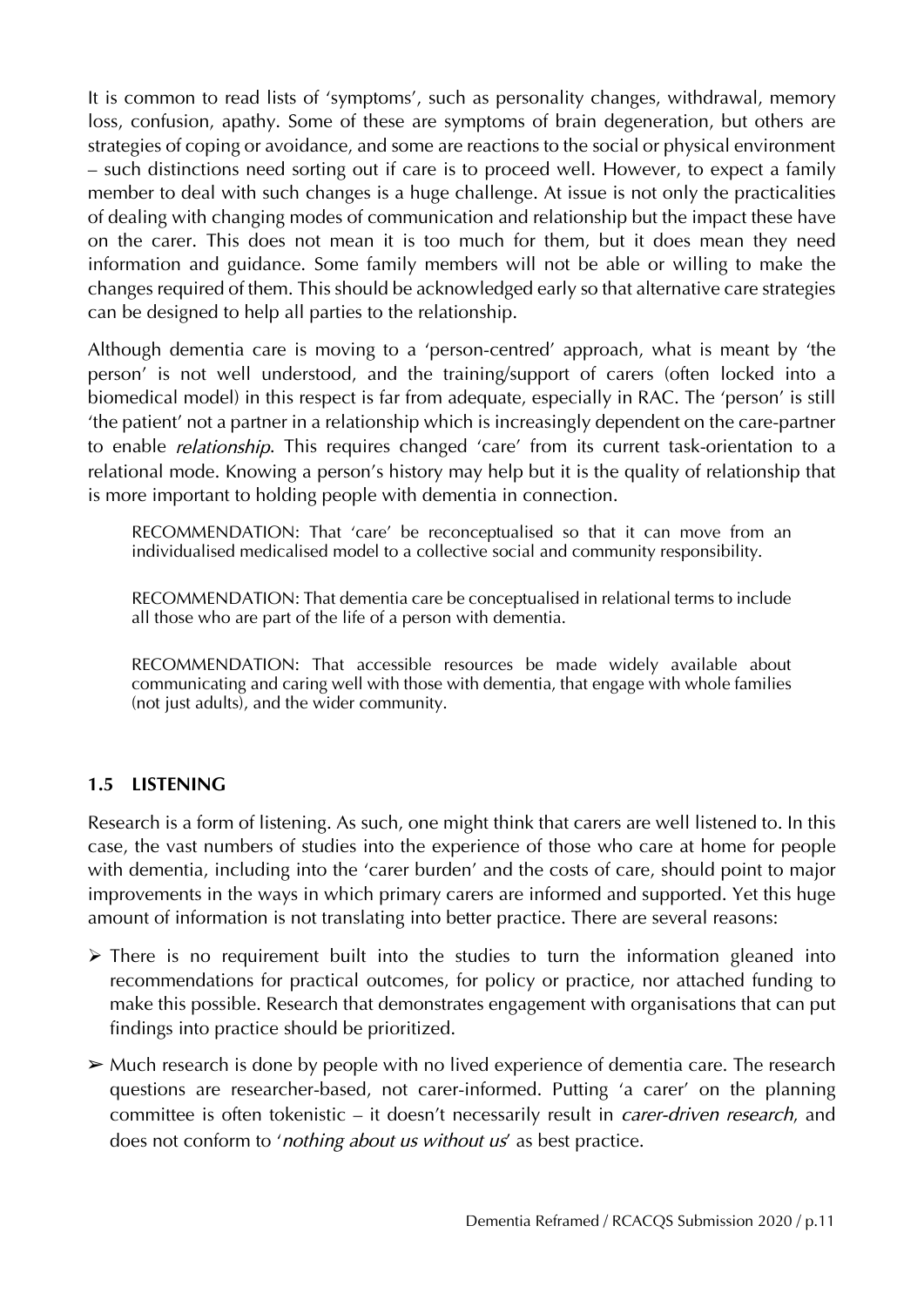- ➢ Research questions, when concerned with dementia care, are often based on pre-existing assumptions/models about 'dementia' and 'care'. This skews the outcomes and reinforces existing and unhelpfully negative paradigms.
- ➢ An ageist approach is evident in almost all dementia-related research in Australia, designed to target early career researchers. The evidence that this leads to long-term research commitment is sparse, and it negates the older voices of experience – in both research and dementia care.
- ➢ There is far too little financial investment in the experience of living within a dementia *partnership*. Carer-oriented research is often silent about the relationship with the person they care for, and vice versa.
- $\geq$  Compared to the amounts spent on medical research, the lived experience is allocated less than 10% of research funding. This alone makes a statement about skewed politics and social value, privileging medical research over hundreds of thousands of lived lives. The medical research is necessary – but the priorities must be reorganised.

People with a diagnosis of dementia are, and rightly so, given far more autonomy and respect than in the past. While this was an effort to move from a focus on carer to cared for, it has resulted in familial carers being sidelined. But these people are as essential to the welfare of those with the diagnosis as any medication – dementia demands that quality relationships be supported (and sometimes created) in every way possible.

People with a diagnosis of younger onset dementia (YOD) now have a significant and important public voice but the majority of people with dementia (over 90 percent) are in their ageing years and are rarely as articulate about their needs – and these needs are often very different. There must be a better balance in the public portrayal of these experiences. YOD speakers emphasise their capacities and demand to have these recognised. Their contributions have been exciting as well as influential. Older people with dementia are more often depicted as voiceless and hopeless – ageism kicks in. They can and should have a voice, even if only at times through their care partner.

RECOMMENDATION: That there be more qualitative research based on a fieldwork approach that is *relationship*-focussed.

RECOMMENDATION: That research funding opportunities be extended to local community-based initiatives, especially those that are program/outcome based; and that the social sciences in particular be encouraged to take up these themes so they are not medically-dominated.

RECOMMENDATION: That the principle of 'nothing about us without us' be extended to all dementia care research and that experienced and current carers lead care research.

RECOMMENDATION: That all research that involves people with dementia should also include significant care partners – such that this relationship is always valued.

RECOMMENDATION: That dementia care research opportunities be opened up to late career carers and researchers.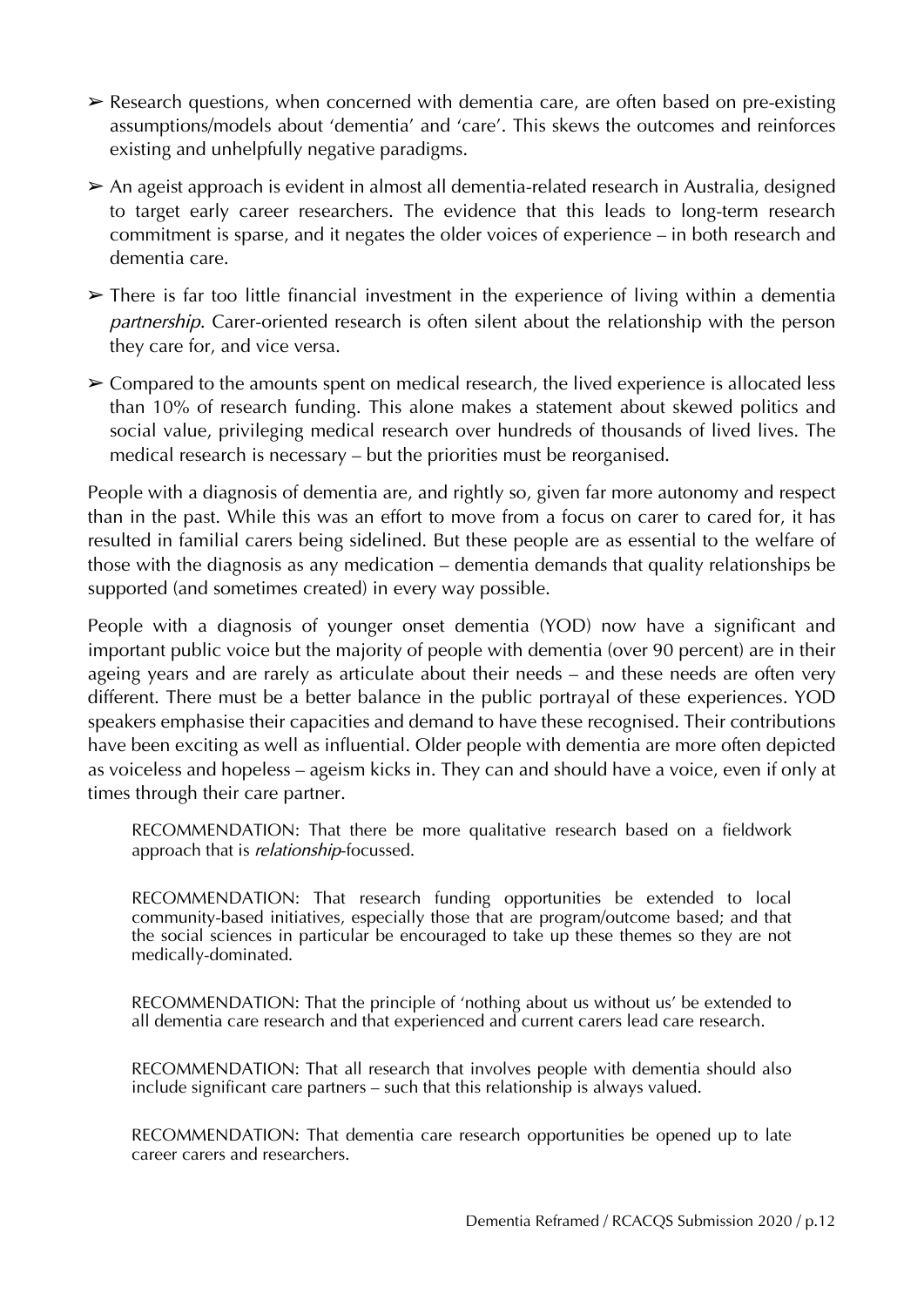One outcome of apparent listening is the amount of 'advice' for carers. There is, in fact, plenty of this. It is usually generic to 'care' situations, idealistic and often impractical. This is more problematic than it might seem. Advice that people cannot translate into empowerment in their daily life can become oppressive. It leads to a great deal of the guilt that carers continually express.

This advice is usually task and activity-oriented, much of it designed to well-staffed RAC facilities not home carers. Tasks include safety, eating, avoiding falls, wiping bums, etc., but with little advice on what this means in one's own home. Activities include walks, using music, crafts – occupying a person – but without a sense of how to negotiate the washing, cleaning, bed-making, cooking and attending to visitors. This is overwhelming. What is practical is what is discussed by a support worker in a person's own home with some knowledge of what life in that home is like. Leaflets full of (helpful) advice do not work in this space. Rarely is there much about relationships, communication and dealing with constant change that is not also generic.

## **2. ENABLING THE DEMENTIA PARTNERSHIP AT HOME**

#### **2.1 CARING AT HOME**

There is no cure for dementia at present. The best possible treatment is good care. Dementia care is not a medical issue, it is a social one.

We use the term familial carer in this submission to refer to the network of people who are involved in the care and support of a loved one with dementia. This includes primary carers (most usually a spouse/partner, daughter or son) and other family members, friends and neighbours, who assist in care or spend time with a loved one with dementia. Ideally, it requires a network of people to care for someone with dementia over time.

It is also important to recognise that we all exist within a web of relationships.. It is not just one person, with one relationship. We do not want to ignore and devalue the relationships involved by describing such carers through demeaning and sidelining terms such as informal, unpaid or substitute carers. We make a distinction only between familial carers (one of whom will usually be a primary carer) and professional carers (who receive an income for their work, and have at least some training for their role in home/day care or residential care).

Estimates of the numbers of people diagnosed with dementia who continue to live in their own homes vary from just over 70% to just over 90%. This is a significant number who want to, and manage to, remain at home. We know that people with dementia want to remain at home, among neighbours, family, and friends and at least 70 per cent currently live in their own homes. With support, most people with a diagnosis of dementia can have many years of productive life.

However, little attention is devoted to meeting the needs of those living at home and even less attention is focused on supporting familial carers Lip service is paid to familial care as the most important and most highly valued form of dementia care but it is significantly under-resourced and undervalued. Reasons include: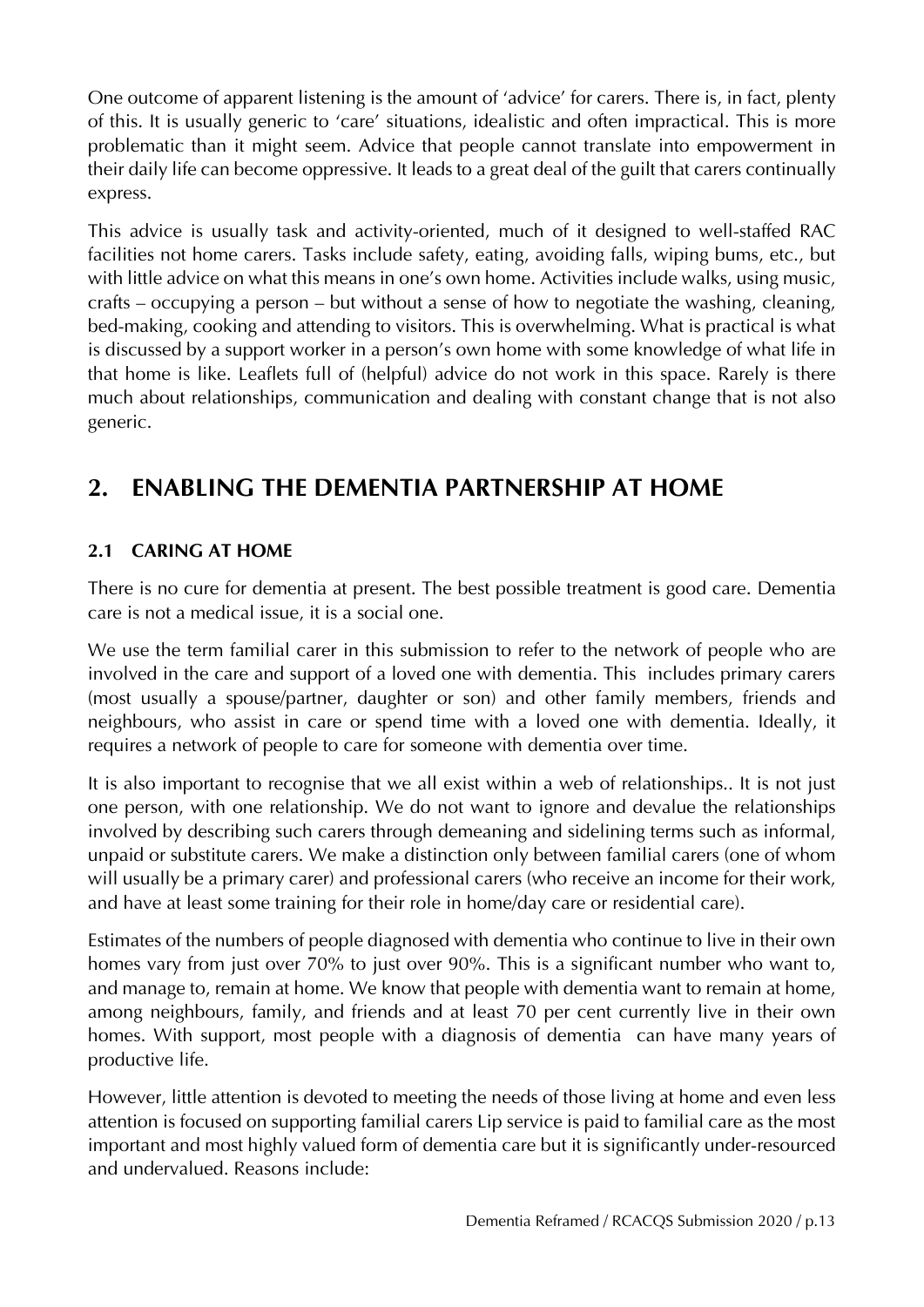- $\triangleright$  Most professionals assume that family members will not be able to cope with the challenges of dementia. This becomes a self-fulfilling prophecy, as little support or training is offered to familial carers, and home care services are inadequate and unavailable to most people (see Section 3);
- $\triangleright$  The relinguishing of social responsibility to care for our society's ageing and vulnerable people to private care providers, whether for-profit or not-for-profit, which puts a corporate focus on care, with older people being transformed into clients or consumers;
- Within an individualized, medical model, familial carers are not seen as playing an integral role in dementia care.
- Local communities are rarely seen as resources that can be effectively harnessed to support those caring at home.

Highly stressed families are expected to place their loved ones in residential care.. Research demonstrates, that once confined to residential care dementia invariably increases in severity. These institutions are understaffed, staff are inadequately trained, with little specialist training in dementia care, and have little time to spend with those they are caring for. This is normative violence: exposing a vulnerable person to erasure and exclusion, including to physical and emotional harm.

At the end of life, we all have a right to care that holds us in connection and keeps us safe— That we do not have homely, humane and welcoming places to live out our old age when we can no longer manage at home means a large number of Australians fear old age, and they especially fear old age with dementia.

There is no social investment in supporting those who care for us. Instead, carers become 'patients' themselves because the expectations placed on carers are so great. We need a very different social framework if we are to honour and care for our ageing families, friends and neighbours.

There is little commitment from governments to investing in or supporting familial carers or Home Care services Although There is much research on what is happening to dementia care partners, – there is a paucity of research focusing on listening to carers and asking what would really help them.. The knowledge is there, the carer voices are loud – but the political will to turn this into viable social strategies is lacking.

The following comment from a care partner echoes the experiences of many of a system that purports to care but does not.

My call to the Carer Gateway was referred to MyAgedCare and then to Carers NSW, who referred me to Dementia Australia. They (eventually) gave me the name of a local carer group (three suburbs away was the closest) but number didn't answer and messages weren't returned. That all took several hours over several days!

An ACAT assessor left me a pile of leaflets for home delivery of cooked meals. I didn't ask for these as I enjoy cooking but later, when I was getting so tired, I thought I would try them. But calls to three of them revealed that none of them could list the ingredients in their meals – so they were useless because of our allergy/intolerance issues.

So much time and absolutely no help. I began to think it was 'me' but I did hear similar stories from others which cheered me up.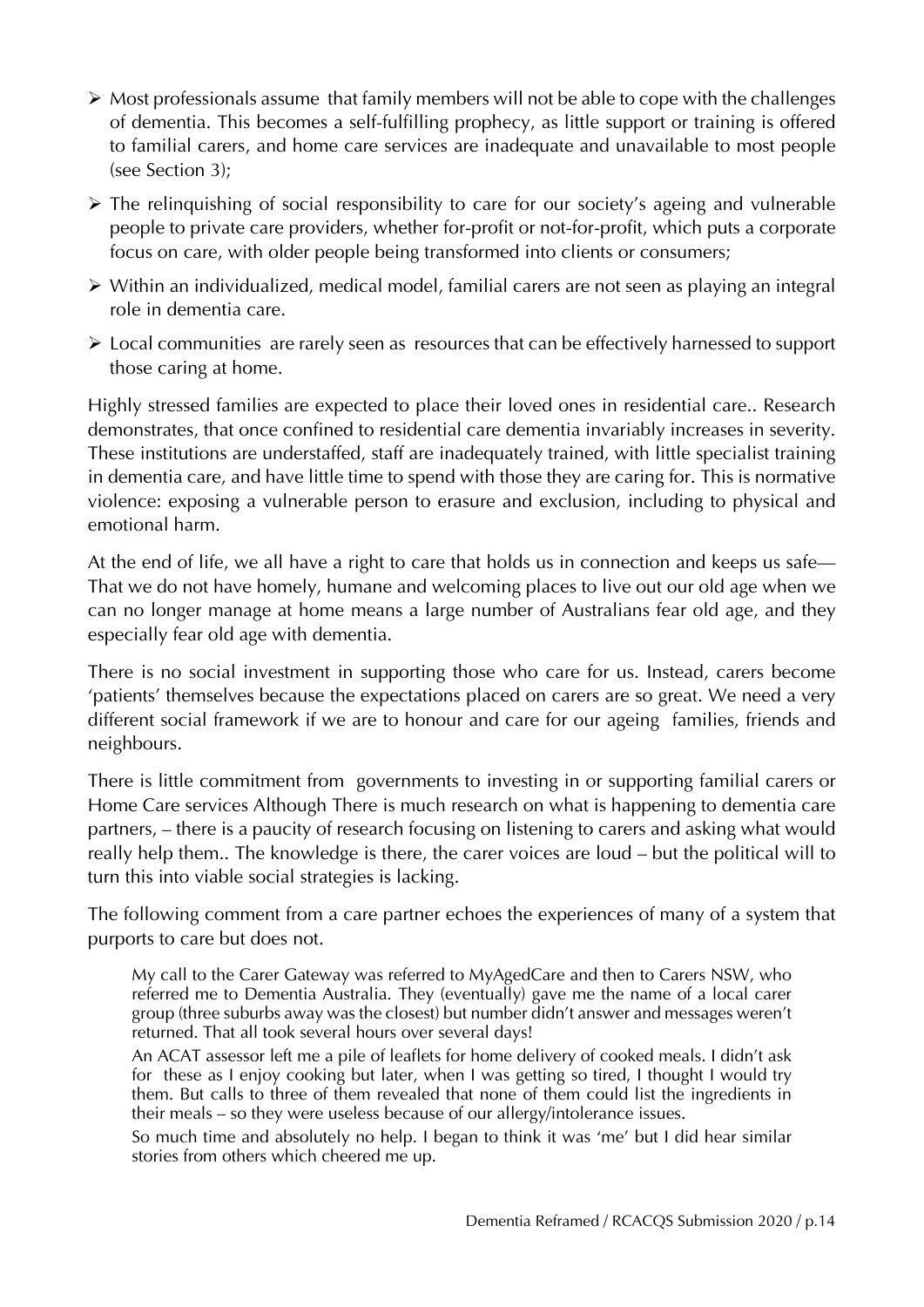#### **2.2 INFORMATION AND SUPPORT**

Carers with greater understanding of dementia and dementia care, as well as good support networks, are better enabled in their care roles and likely to have much reduced stress. We know that care partner training and skill-building is effective in both the provision of quality care at home and the alleviating of carer stress .

All familial carers need access to information and training that informs them about the changes that take place as dementia progresses, and they need opportunities to discuss the changing nature of relationships and share strategies to enable them to care and adapt over the long term

Dementia Reframed set up its carer website as one avenue through which carers could identify information, strategies, resources and services that they might find helpful.

Respite and counselling are currently seen as the main ways through which to provide carer support. Respite is important but it is only be one measure. Respite may be provided by day centres, residential homes or in-home. It is commonly defined as relieving the 'burden of care' – it is important to relieve this burden through continual ongoing information and support, rather than chunks of 'time out', which may only mean returning to the same burden of care or an even greater burden.

Respite can exacerbate the behaviour of people with dementia, leaving them – and their care partner – worse off. All models of respite require greater training of staff to respond well in a dementia relationship. Family cannot relax, and often have greater problems to deal with on their return from 'respite'.

For most carers, the most useful and appropriate respite services are those that support people in-home, and that respect the routines and values of that home environment.

A major issue with out-of-home respite continues to be the standard of care, and costs can also be prohibitive. There is an over-dependence on the ACAT package model, which leaves thousands of people on waiting lists with no support. Respite should be available and affordable for people without a home-care package.

Counselling may assist if it is part of a more general support strategy and does not turn the carer into the problem. Counselling will not change the stress of dementia care without information and training. One carer was offered a 'free' one-hour counselling session (by a person without dementia care experience) in response to a request for more information about how to work with behavioural changes. This is inadequate and borders on irresponsible. It does not recognise the enormous demands of dementia care, and simply contributes to the guilt that so many carers experience because they are not 'managing'.

To expect familial carers to manage with the often inappropriate support currently offered is an abuse of those who undertake this demanding form of care.

#### **2.3 FINANCIAL AND LEGAL ISSUES**

Care at home must be supported financially. Funding models need to change so that people are supported in their own homes. A for-profit nursing home can get a discount on a hi-lo adjustable bed with a pressure mattress – but not someone who needs one at home.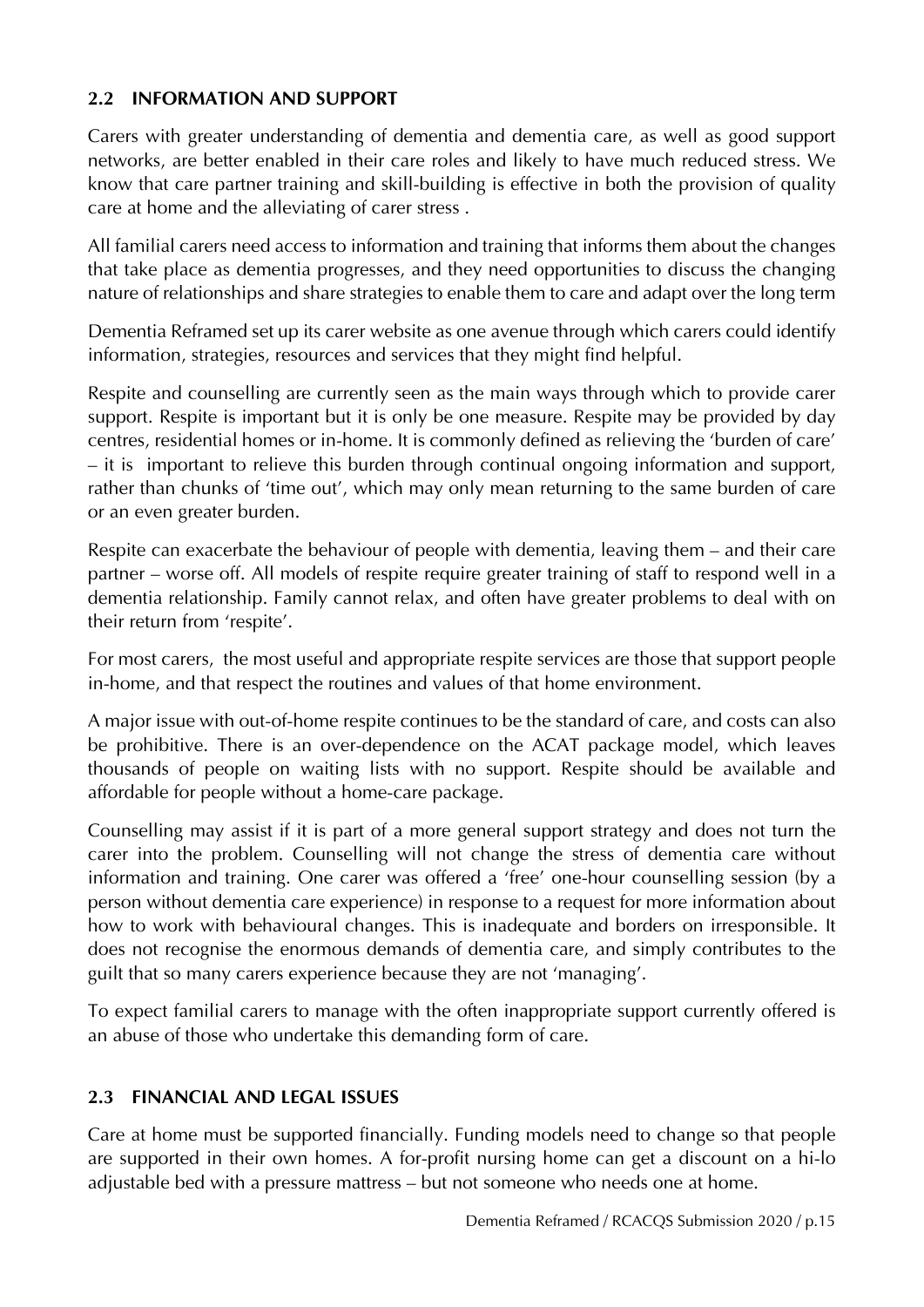We need to change the language that discriminates against familial carers. It is outrageous to hear comments such as how much 'informal' or 'unpaid' care workers 'save' the government/tax payer. Familial care partners often lose employment, have to relocate to obtain services, and use all their own assets caring for a loved one – and little left to live on themselves when the partner dies. This is an unjust financial burden.

Provision for work flexibility and extended leave (similarly to parental leave) must be readily available to support primary familial carers, so they can keep working during and beyond their care responsibilities.

We need to acknowledge the physical and emotional stress of dementia care on spouse-partner in particular the experience of 'complex grief' which can persist for many months, even years, after their partner has died. This is rarely recognised, especially for people who are expected to return to work.

Professional care staff and managers of residential care, and family members, need more adequate understanding of what documents such as Power of Attorney and Guardianship papers actually empower a person to do on behalf of another. The rights of a person diagnosed with dementia cannot be taken away or ignored on the basis of a diagnosis, but only on grounds of incompetency – which must be demonstrated not assumed. A person with dementia may have good and bad times throughout a day, being very competent at times.

It is not right that a primary familial carer no longer has any say from the moment a person has died. They can be treated with distain (e.g., by hospital staff) at this point because they no longer have rights to represented 'the deceased'.

RECOMMENDATION: That there be more community education about discussing and preparing legal (e.g., power of attorney/guardianship) and end-of-life documents so that people are aware of their advantages and limitations.

RECOMMENDATION: That families receive greater support to negotiate the legal and financial requirements that protect all parties, and helped to understand what rights these documents do and do not give them in practice.

RECOMMENDATION: That professional care staff and managers of RAC receive training in what documents such as Power of Attorney and Guardianship papers actually mean, and that the wishes and care of the person with dementia is always paramount.

RECOMMENDATION: That legal provision be made for a primary familial carer to continue to make decisions after a person has died.

The value of the person with brain degeneration, of whatever age, is diminished by the fear and stigma associated with cognitive decline and ageism, as well as the current emphasis on the economic value of citizens. Social value is measured only in terms of economic worth or cost. Australia must change this social imaginary. We must invest in *all* our people – *every* society has an approximate 50:50 mix of those who produce and those who care. This must be built into economic value and economic modelling.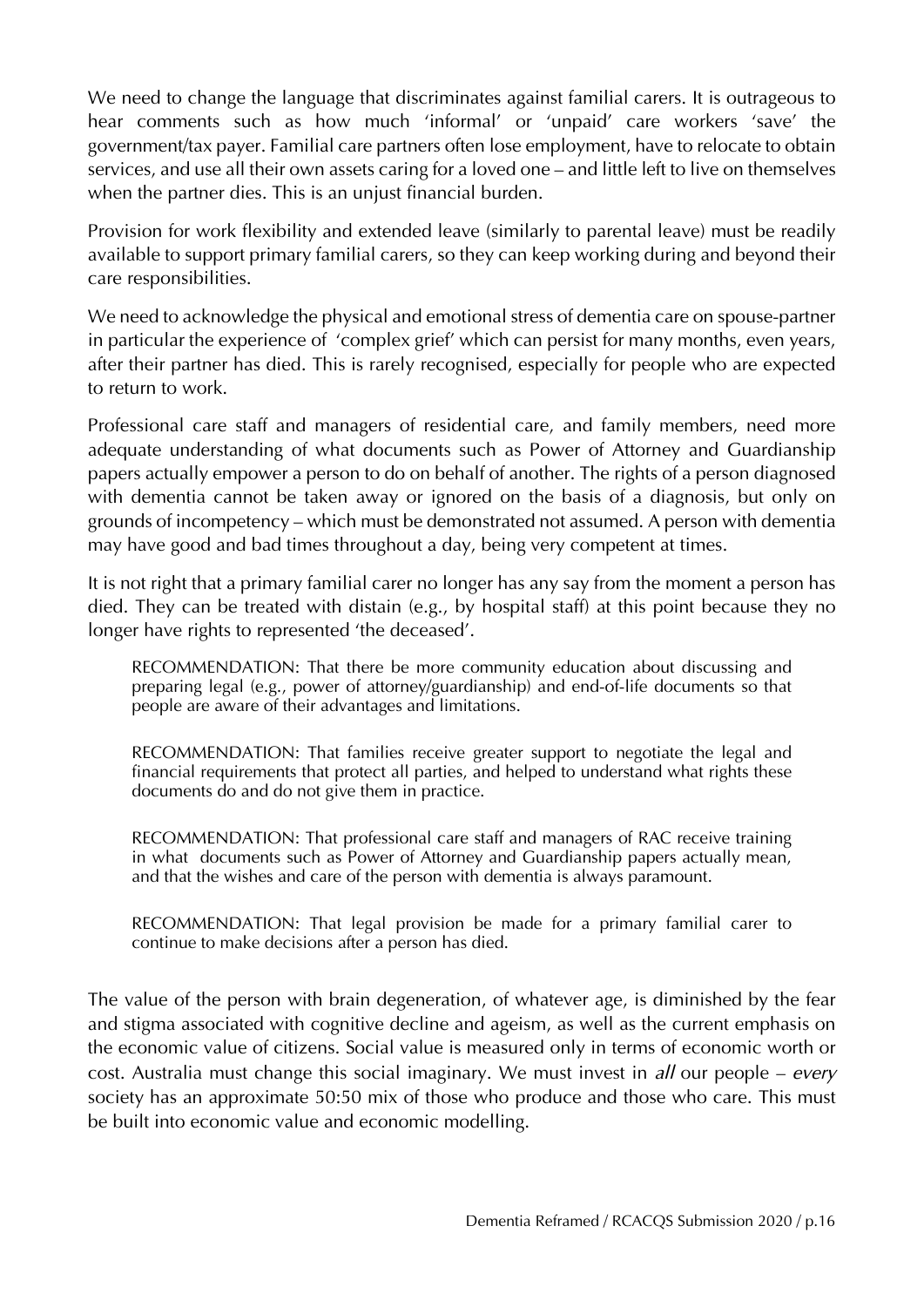RECOMMENDATION: That care - of the young, old, sick, incapacitated – not be conceptualised as a drain on the public purse and, rather, represented as an essential part of any healthy society.

RECOMMENDATION: That the national economic framework reflect the importance of care to a healthy society.

RECOMMENDATION: That the language of formal/informal or paid/unpaid care work be changed to ensure that familial carers are brought firmly into the dementia relationship and treated with respect by professionals.

Funding models need to change so that people are supported in their own homes. A for-profit nursing home can get a discount on a hi-lo adjustable bed with a pressure mattress – but not someone who needs one at home.

#### **2.4 LOCAL, COMMUNITY-BASED INFORMATION AND SUPPORT CENTRES**

The lack of information was extraordinary. Not only was it hard to identify and access services, the doctors had no idea how to assist, except for referring me to organisations that did not even operate in my (poorer) residential area. There was plenty of information about 'the brain' but nothing on care except generic and onerous lists of mostly patronizing and useless 'advice'.

Communities need to be supported in building local initiatives. Knowledge about services, local knowledges, activity centres, respite, dementia-aware cafus and venues, and so on, is held locally. This is where support and resources need to be located. Local initiatives enliven local communities, and build up the broader community knowledge base essential to transforming attitudes. Local people form long-lasting networks which enable involvement with people in their communities who understand their circumstances.

RECOMMENDATION: That funding be diverted from national organisations to local community-based dementia-awareness initiatives. Local communities know what is needed and how to make this happen for their constituents.

A 'one stop shop' is desperately needed, with one designated social worker/case worker to navigate what is required throughout the duration of this ever changing illness. The needs of carers change in ways they cannot anticipate, and agencies are often staffed by people with no experience or specific training in dementia care, so they do not have the insight, foresight or compassion a carer requires. There is no one available with a big picture approach – and who also understands what is and is not available in one's own locality.

I felt brutalised by the system . . . after struggling with work for a couple of years, going part time, taking leave, I had to completely suspend as I was rapidly becoming a wreck. I was grief-stricken, angry, guilty-for-being-angry, overwhelmed with the complexities of managing it all, and then totally bewildered as to how it was that I was left to be the 'case manager' for my husband. I stumbled around between Carers, Alzheimer's, the gerontologist,  $GP$ , specialist GP (who misdiagnosed which meant things got worse); then there were emergency hospital admissions, delirium after an operation, wandering then escaping from hospital (after nursing staff ignored my assessment that he was in a delirium not 'just' expressing his dementia).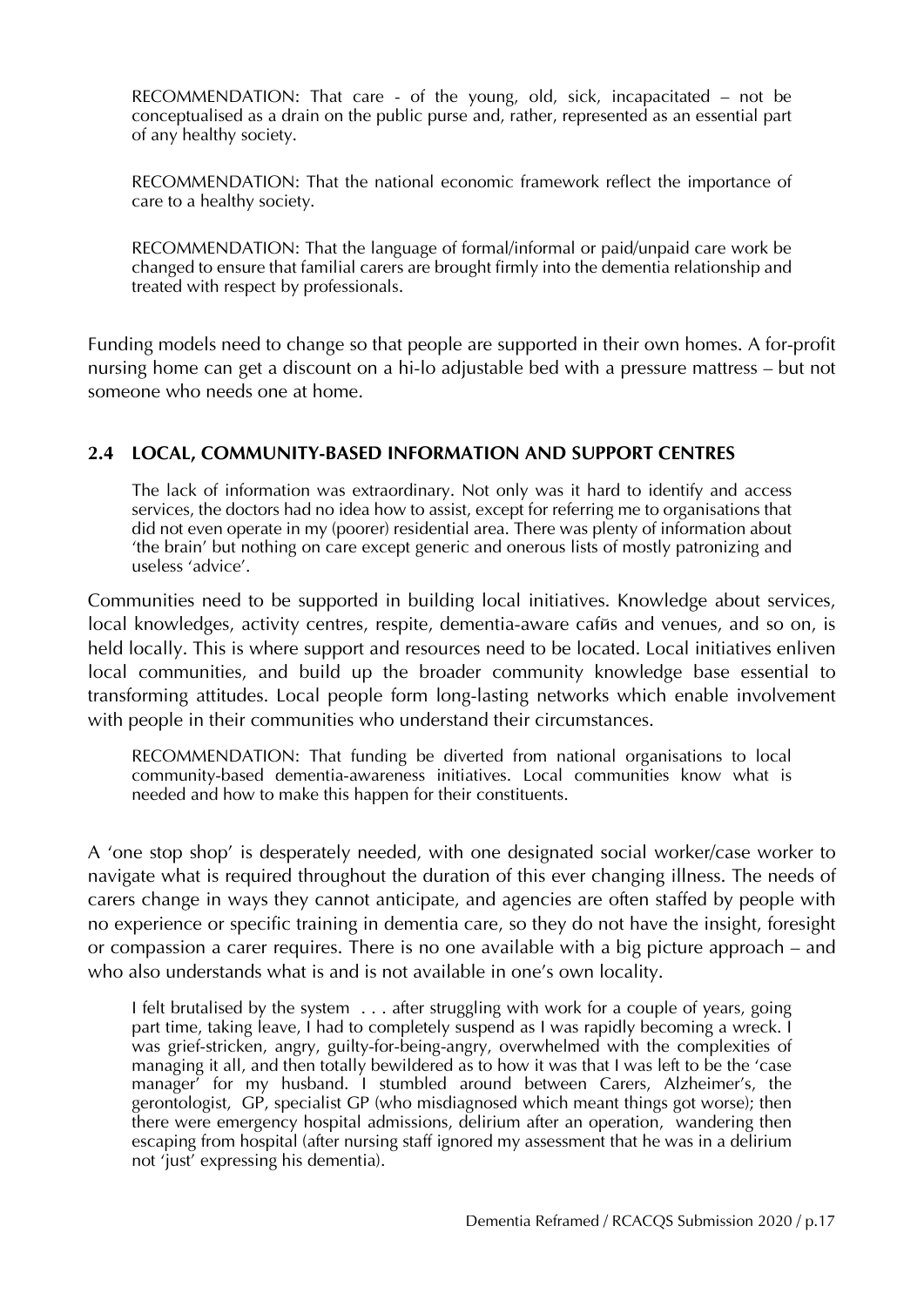The emphasis on the 'rights' of the patient to the exclusion of consideration of my situation or opinion [as his wife] was difficult to manage.

Eventually, more or less by accident, a social worker after one of the hospital emergencies said I needed an ACAT assessment (what was that?) and booked one – and at least then there was some respite available.

Smaller, local centres staffed by case workers would solve a great many of the complexities that people find so difficult. Advice is inconsistent, information is sparse and most of it unhelpful. It is difficult to have conversations with providers who are competing for one's 'business' rather than concerned to find the best outcomes.

The hierarchical medical/health system contributes to this. Family members are often disregarded – perhaps, if the patient had cancer, they need not be involved in diagnostic and treatment advice, but in the case of dementia their knowledge is not only essential to the development of good care strategies – they are the ones who have to live with and act upon 'advice'.

Familial carers must be included in a partnership approach. They are providing most of the day to day care of all people with dementia. They should be as much a focus as the person diagnosed. Quality dementia care requires that this partnership be valued by all medical and health personnel, from day 1. Why is not possible for a spouse or daughter to speak to someone without having to fill out intrusive forms, to be signed by a solicitor, to be posted at a Post Office – all of which costs money and precious time outside the home (which means someone else has to be at home)? There is a reason why many carers do not access the meagre allowance – it is more demanding to apply for than it is worth.

Effective state-based dementia advocacy bodies have been amalgamated into an unwieldy national body that is dominating and competitive. This organisation explicitly markets itself as 'your dementia expert'. They are not dementia experts Dementia Australia should be an inclusive, cooperative and *enabling* organisation, supportive of independent initiatives and especially local ones.

The toll of caring at home care has been immense – socially, emotionally, financially. I don't regret it for a moment but I continue to resent the lack of support I received from what is simply an 'aged care industry' – divided into two camps, one which wants to avoid spending money, the other which wants to make money. I found the material from Dementia Australia unhelpful to say the least and their helpline just offered me 'counselling' as if I had 'a problem' that could be talked through – what I needed was helpful information!

Emphasis on the 'burden of care' represents, if unwittingly, a stressed carer as someone who is not coping – individualizing and medicalizing their problems, blaming carers (implicitly) rather than framing these experiences as a consequence of a lack of societal support. The carer who is 'not coping' is treated as if they have a mental illness – indeed many will develop depression, Carers become – in their own minds as well as that of others – the problem. This is also a form of societal abuse of carers.

We must invest in carers. Carers need practical information specific to dementia care, and they need continual and consistent support over time as the care relationship is continually changing. Carers need one support person to assist in accessing resources and information, and to navigate the financial and legal demands, respite and residential care options. Few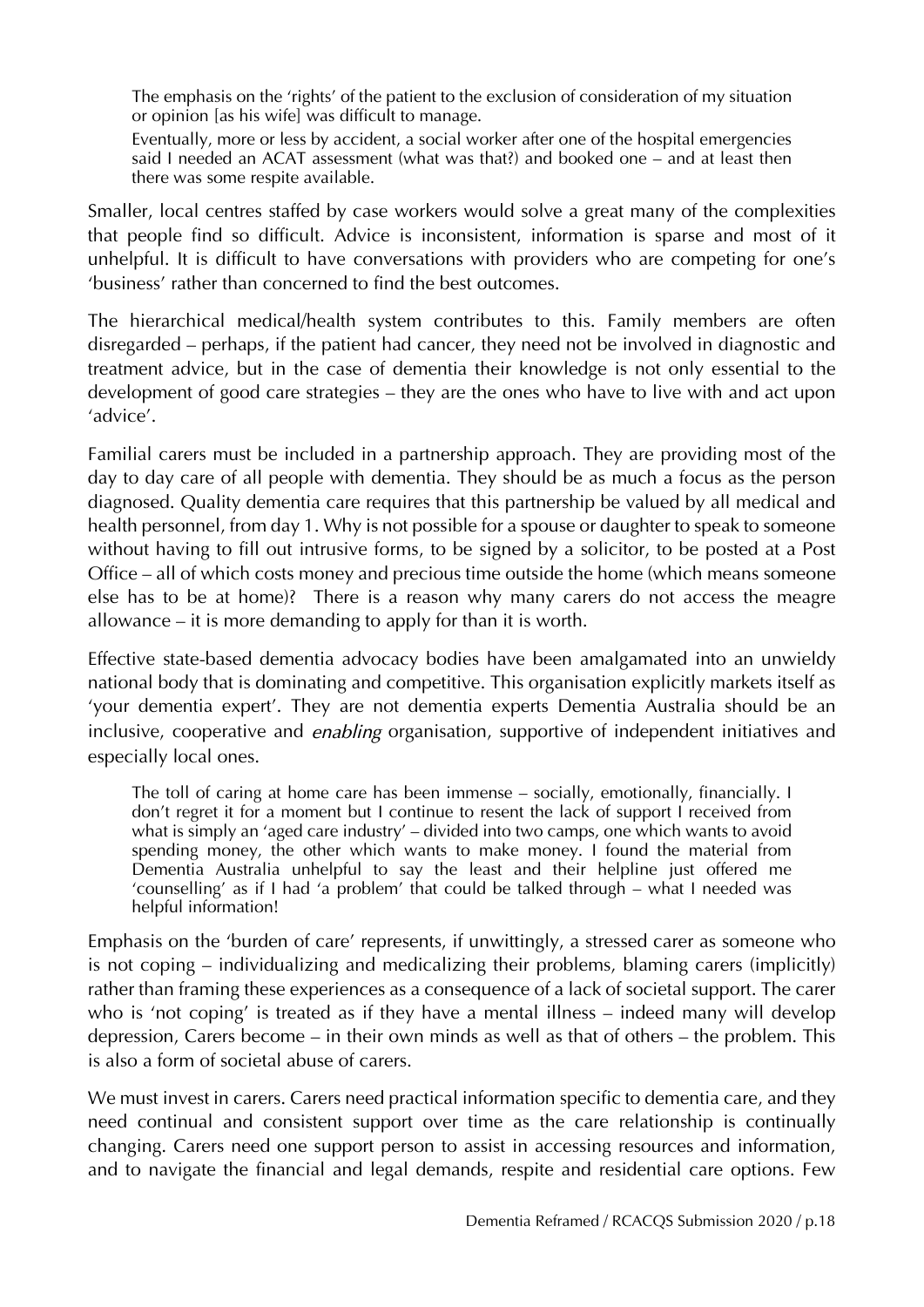people who have not been through this experience understand how onerous even simple tasks can become.

A social worker/case worker would make all the difference. Dementia carers have a huge range of abilities, capacities for resilience, available support networks, educational and technological competence, physical and emotional health, and so on. A case worker approach is the only way to deal with them as unique individuals, building on varying strengths and needing a range of supports that will vary over time.

RECOMMENDATION: That a funding scheme be devised for each dementia partnership (person with dementia and primary care partner) that will allow for additional care support when required, respite, skills and behavioural training as and when needed, psychosocial support when needed, and that this be negotiated through a case worker and not through the current requirement to negotiate individually with competitive agencies or a range of professionals who can be hard to identify.

RECOMMENDATION: That a locally-based dementia-care trained social worker/case worker be assigned as soon after diagnosis as possible to every dementia relationship to ensure that all parties to the dementia partnership are well-informed and start putting a range of supports in place from the beginning, including negotiating the many agencies that will now fill their lives, identifying medical, financial and relationships issues, so flexible support and services can be provided before these become urgent crises.

### **3. EXISTING SERVICES: GREAT PEOPLE, BROKEN MODELS**

#### **3.1 HOME CARE SERVICES AND DAY CARE**

The majority of care for older people is provided by informal carers, neighbours and local communities, yet the bulk of government funding is allocated to residential care. Residential aged care accounts for approximately 70 per cent, or \$12.1 billion of governments' aged care expenditure, with most of these funds being spent on compliance and buildings, not support and services. Home and community is mostly invisible, the poor relation that few care about, the Cinderella of aged care provision.

RECOMMENDATION: That 70 per cent of the governments' aged care expenditure be directed to home and community care.

How can risks inherent in home care be better managed? We need to turn this question around, to direct the majority of the funding to support those who need it most: informal carers, their families and communities. The major 'risk' those being cared for in the community are facing is neglect. Add to this the fact that most of us want to stay in our own homes for as long as possible – this is where the funding and support should go.

RECOMMENDATION: That tax relief be provided to familial carers for home adjustments, ramps, 'nursing' furniture (beds, chairs, wheelchairs, etc) for those in the workforce, and grants for those in poverty.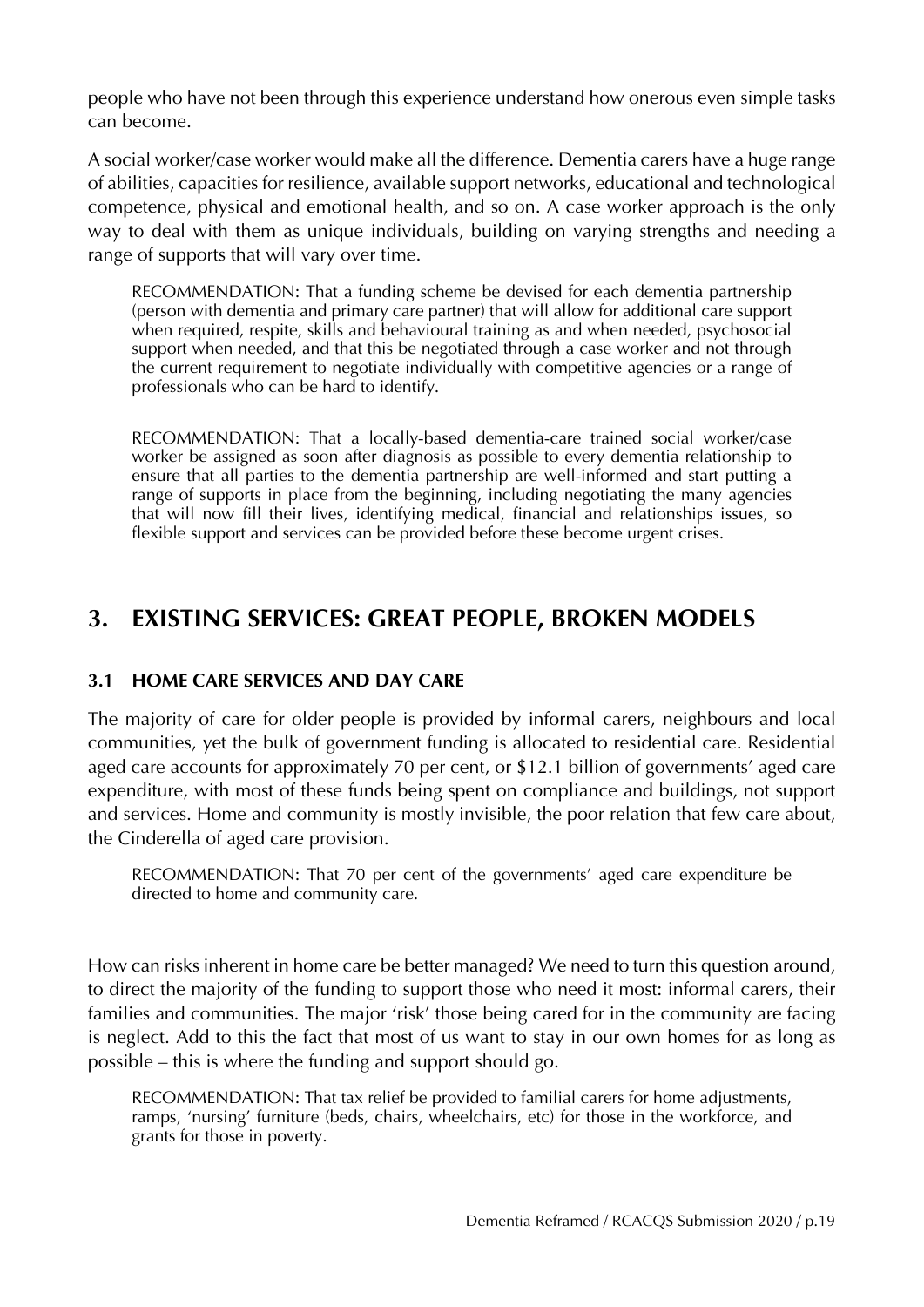We know that most carers, particularly those caring for someone with dementia, live in poverty and often have major mental and physical health issues, exacerbated for those who are Indigenous, LGBTI+, CALD, those with disabilities and those living in rural areas. These disadvantages are exacerbated further if the older person has dementia - dementia care being the most difficult care of all, for the carer and the person with dementia.

The supports and services at present offered to carers, respite care, counselling, training programs are useful for only a small fraction of carers. What carer's need is support and assistance in caring day by day- helpful hints and conversations with each- those who are experiencing similar difficulties, stresses and strains.

RECOMMENDATION: That a proportion of all aged care expenditure be directed to community based support and services for those with dementia and familial carers

Both the carer and the person with dementia are in need of support – both are clients and consumers of services, not necessarily the same services but these are complementary to the needs of the dementia partnership.

RECOMMENDATION: That carers be eligible for support and services in their own right.

Exchanging information, stories, insights and hints with other carers is the most valuable support of all. We have had many people at our Dementia Reframed workshops, say, 'If I'd known that at the beginning, all our lives would have been enhanced'.

RECOMMENDATION: That community based initiatives to enable familial carers of those with dementia to exchange information and support each other, be built on and nurtured.

A social worker or care coordinator, from the local community, working out of community medical centres, should be assigned to every citizen over the age of 65 years. Many may never use or need this service but it should be there for all. A central contact person enables early identification of medical, financial and relationships issues, before it becomes an urgent crisis.

A caring society means better designed care packages, and – especially in the case of dementia - long-term planning for changing needs. This initiative should be trialled at the point of diagnosis of those dementia. GPs and Geriatricians should immediately be able to refer to just one person, who can then organise wraparound community support for the person with dementia and their prospective care partner(s).

Offer familial care partners a range of options for training and support. This training can then be extended all those who in the community who are seeking out knowledge and understanding to enable them to provide better care: GPs, care workers, all workers in allied health and social care.

How can we better achieve informed choices, reablement and relationally-centred care? This is everyone's responsibility. All of us in communities are already caring for those needing care – both as informal carers, paid care workers, GPs, pharmacists, hairdressers etc. Existing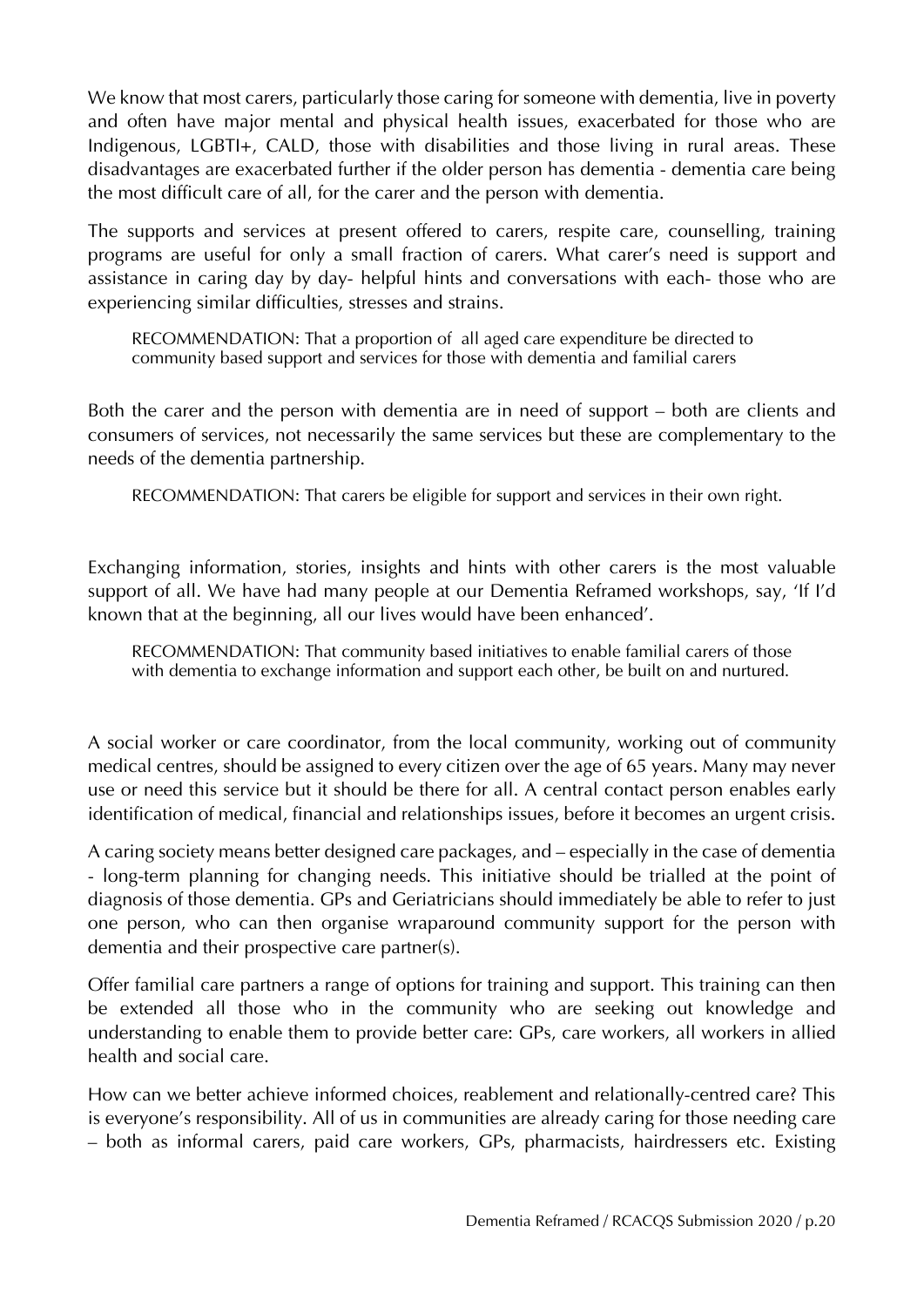community based initiatives need to be acknowledged, affirmed, built on encouraged and supported.

#### **3.2 WORKFORCE ISSUES IN HOME CARE:**

How can competency, continuity, attraction and retention be enhanced?

Home care workers are absolutely central, in working with and supporting those with dementia and familial carers. Care workers need to be acknowledged and fully appreciated as a crucial community support and connection to community. We need to make care a competitive and valued occupation. We all deserve this – workers and clients, and the society as a whole.

Homecare workers need paid sick leave. The recent decision not to pay the COVID supplement to home care workers is short-sighted. Care workers are putting themselves and those they are caring at great risk. The highest death rate amongst older people in Sweden, after those in care homes, was amongst care workers and older people in receipt of home care (Szebehely 2020).

RECOMMENDATION: Improve the employment and working conditions of home care workers by creating permanent positions (full time and part time), paying a living wage, with sick leave and recreation leave.

RECOMMENDATION: That opportunities be provided for further education, training and qualifications and creating career paths in the aged care sector for care workers.

Home care workers urgently want training and support to care well for those living in the community with dementia. An increasing proportion of their client groups are those with dementia who are living alone.

RECOMMENDATION: That opportunities be provided for senior care workers to become qualified and work as specialist dementia carers.

Home care workers are asking to be consistently allocated the same clients over time, so they can build relationships, know people well, and be able to monitor health and well being- and all in appropriate supports when needed. This is what those living at home, including familial carers want but providers are not responding.

RECOMMENDATION: That rosters be organised to match care workers and those receiving care to enable care workers to care for the same person over a period of time, so there is continuity of care, and care workers and older people can form productive relationships.

RECOMMENDATION: That care workers be trusted to implement agreed care plans, while enabling the care worker and the older person to vary the care plan when appropriate.

Care workers also want regular staff meetings, weekly, so they can share information and learn strategies and initiatives regarding what works and what doesn't. The opportunity to work collegially and collectively as part of a group, enables them to do a much better job.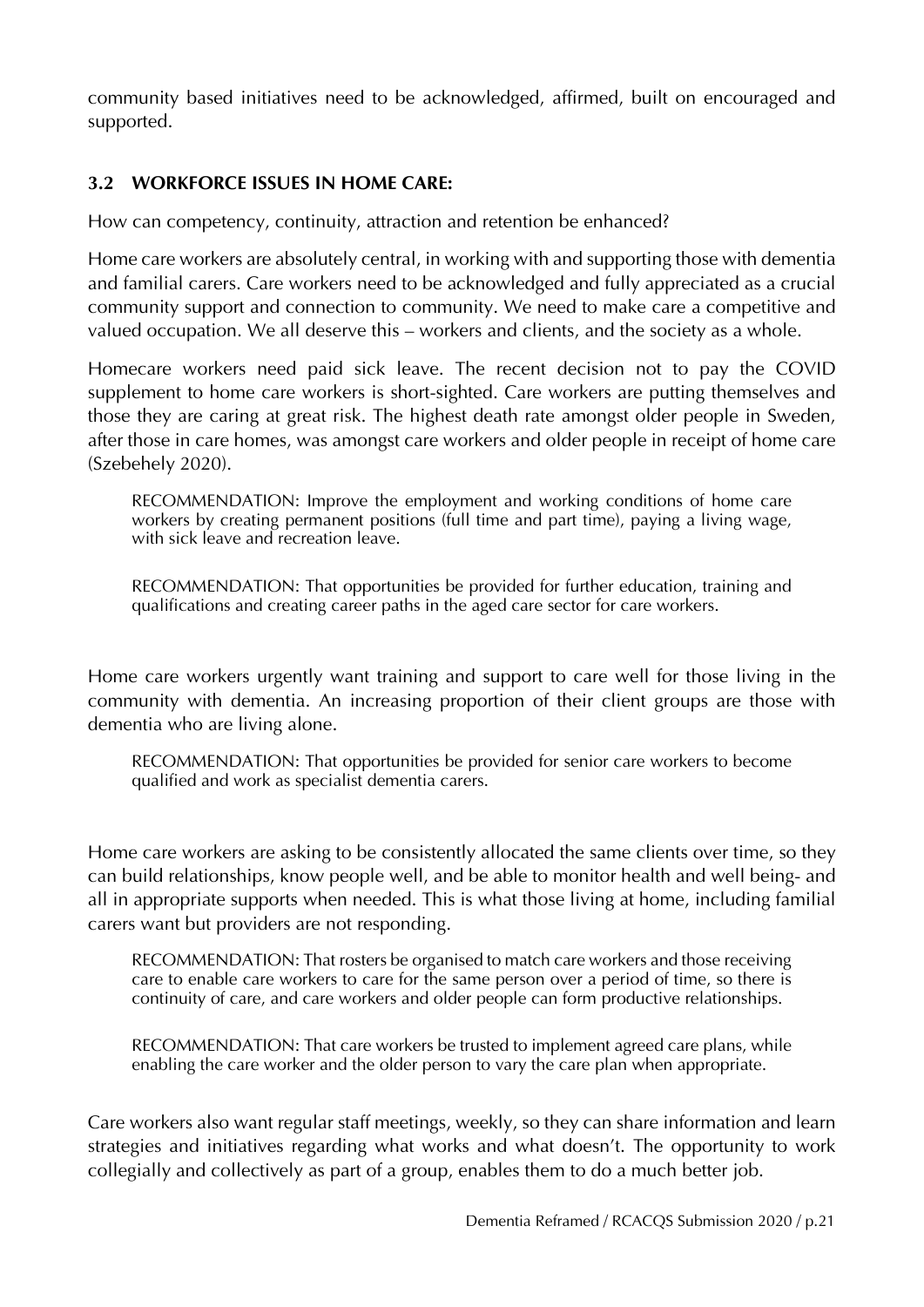RECOMMENDATION: That regular staff meetings be organized between care workers, to exchange ideas and solve problems.

Time to care adequately, to be able to sit and have a cup of tea and a chat with the client. Indeed, most care workers see *relationship building*, as both a central and important part of their work. When care workers are given these opportunities, they report high levels of work satisfaction. We believe this will be found to correlate highly with client satisfaction and enhanced wellbeing.

RECOMMENDATION: That time be provided for care workers to talk to and listen to older people regarding their needs, so they can tailor care accordingly

Priority should be given to a range of supports for home care workers, most of whom are women over 45, with familial caring responsibilities themselves that they juggle with their paid care work to survive (Mears and Garcia 2011).

RECOMMENDATION: Ensure care workers are supported and encouraged to deliver flexible, relationship based care, tailored to the needs of those with dementia and familial carers.

#### **3.3 INNOVATION**

What can we learn from other sectors, models and jurisdictions? Promising models include:

Support for families with autistic children (despite waiting lists) is much better than support for older people. Cancer support is also much improved – good support for carers as well as patients, community based, accessible drop-in centres, and provides models that can be used for a much greater range of care needs, including (and especially) dementia.

In these examples, this care and support builds on the increased understanding we have of autism and cancer, and attempts are made to tailor the care with an understanding of the needs of those already doing the lions share of the caring work

Can technical innovation, alternative accommodation models and workforce initiatives assist?

Technical innovation contributes to enhanced connectedness and relationship building by ensuring subsidised internet connections for all those with dementia and their carers.

This includes provision of mobile phones, tablets/IPads and so on to all those with dementia, their carers and care workers.

We need to enable easy access to Zoom and relevant social media platforms so all can participate in community from home. This is essential to deal with isolation in general as well as in situations such as the current pandemic. Access includes training.

RECOMMENDATION: That subsidised internet connections be ensured for all those with dementia, their carers and care workers, and that they be provided with mobile phones, tablets/IPads and training to facilitate use.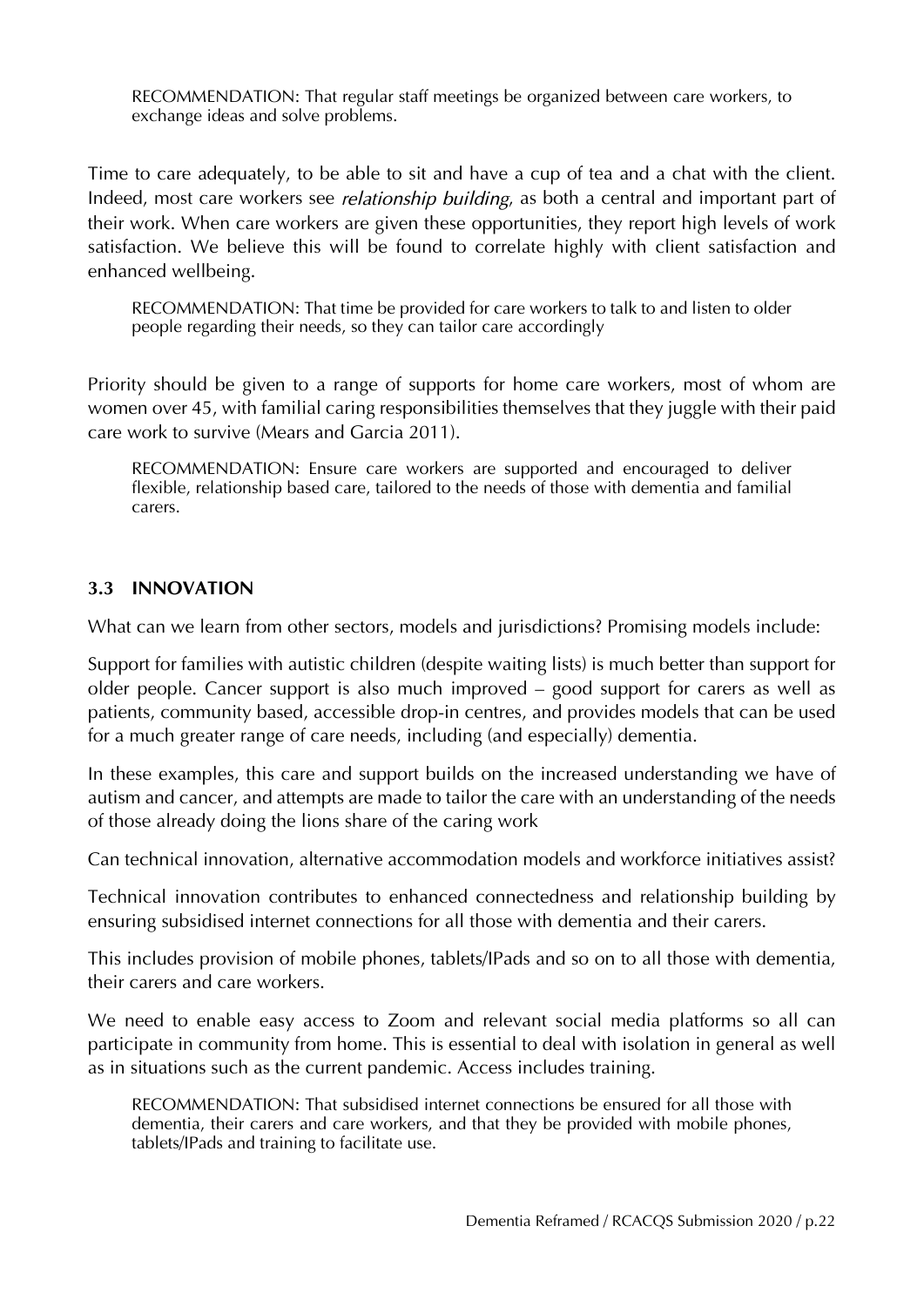Alternative accommodation models include:

Increasing suitable public housing stock, particularly for those with dementia and their carers.

Alternative accommodation models are urgently needed. These must include real 'alternatives' – with priority given to small, homely and family-friendly residences which do not look like mini-hospitals, to enable people to stay in own communities.

We can look, for example to Norway, Denmark, Finland and Iceland, as countries investing in communities, building on already decent social care infrastructures.

RECOMMENDATION: That a proportion of aged care expenditure directed to home and community care be directed to local community-based support and services for those with dementia and familial carers.

### **4. WHAT WE LEARNT FROM COVID-19**

This health crisis had revealed the world's fragility and laid bare risks we have ignored for decades: inadequate health systems; gaps in social protection; structural inequalities; environmental degradation; the climate crisis.

The pandemic has exposed fallacies and falsehoods everywhere: the lie that free markets can deliver healthcare for all, the fiction that unpaid care work is not work, the delusion that we live in a post-racist world, the myth that we are all in the same boat.

> Antonio Guterres, Secretary General to the United Nations, delivering the 18<sup>th</sup> Nelson Mandela lecture, 18 July 2020

#### **4.1 WHAT COVID-19 EXPOSED**

The COVID-19 pandemic, whilst rife with tragedy, has provided many lessons that we as a society should not ignore. These issues have been placed more prominently in the spotlight over the course of the pandemic, and their adverse effects have been significantly exacerbated throughout this period. It is important to understand that:

 $\triangleright$  Whilst COVID-19 has certainly unveiled and brought more attention to problems faced by ageing Australians, it is vital that the pandemic is not seen as the cause of these issues. The many problems that COVID-19 has exacerbated have long existed within aged care, which has over time been allowed to become increasingly vulnerable to a health and economic crisis.

That crisis has been thrust upon us in the form of the coronavirus and the subsequent recession. There is no doubt that aged care's many years of decline have facilitated the extent of the problems that we have witnessed. It must also be noted that across European countries, roughly half of all COVID-19 deaths are occurring in care homes according to early figures gathered by UK-based academics (Booth 2020), highlighting just how universally susceptible age care is to this particular crisis. Furthermore, the UK has the highest death rate of older people in care homes and home care; at least 10 times higher than any other European country. Services in the UK, as in Australia, have been brutally cut in all areas, consistent with the neoliberal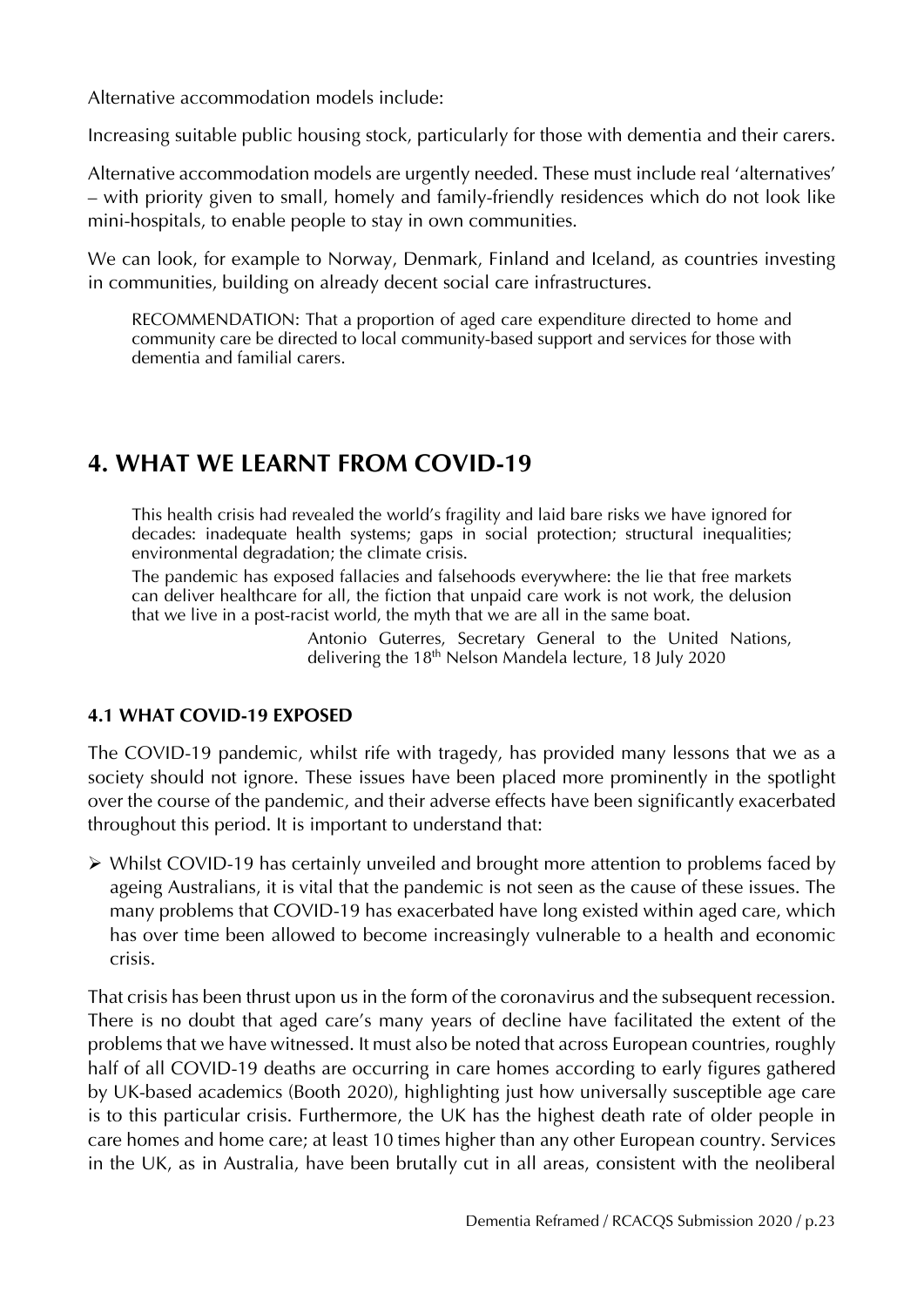agenda. The countries that have fared the worst (in percentage of population terms not raw figures) are the most unequal (such as Australia, the UK and the US) and those that have pursued a strong neoliberal agenda, and agenda that put the economy (i.e., business interests) before people and their quality of life, throughout life. The countries that are faring far better are the more egalitarian countries, such as Norway, Finland, Iceland, Sweden, and Denmark. These are also the countries that have more quickly acted on what has been learnt, both within and beyond their borders.

Therefore:

- $\triangleright$  We must not detract from the fact that the consequences of this crisis are being predominantly experienced by those who rely upon aged care, in particular familial carers and people living with dementia.
- $\triangleright$  It is imperative that we do not allow our attention to be overly preoccupied with the plights and fears of shareholders, but instead, with the fears and concerns of the very people that we as a society have allowed to become increasingly vulnerable over the years.

The RCACQS, and COVID-19 specifically, have provided a significant opportunity to fully understand the misdirections that we as a society have taken when it comes to aged care and how we support people with dementia and their carers. **This is an opportunity that we must boldly grasp and transform into progression towards a more egalitarian and compassionate Australia.**

#### **4.2 FAMILIAL (INFORMAL) CARERS**

COVID-19 has highlighted just how vital familial carers are in our society, and how unrecognised they were prior to the pandemic. Whilst familial care was often required in residential facilities prior to COVID-19, due to extremely inadequate staffing levels and poor practices across aged care, the pandemic has put more onus upon familial carers to provide support to their loved ones, but strain in relation to how to do so.

- The increased reliance and pressure on familial carers has been especially exacerbated by the outbreaks in residential facilities, local lockdown measures which have increased isolation and limited caregiving, and virus-related fears leading to recipients of home care cancelling services.
- Furthermore, Skatssoon (2020) reported that according to a national survey, forty-one per cent of Commonwealth Health Support Program (CHSP) providers reported a reduction in inquiries and 75 per cent reported service cancellations, while 47 per cent of Home Care Package (HCP) providers reported a reduction in inquires and 73 per cent reported service cancellations.

Due to the precarious state of aged care's staffing, and the over reliance on familial carers to fill in the gaps, there have been increasingly levels of tension over the ways that residents have being treated, particularly when visitation restrictions limit the amount of care that they can receive. This dynamic has led to an unfortunate level of tension between familial carers and aged care staff, which mitigates the capacity for proper collaboration that prioritises the needs of the residents, as well as their immediate familial carers.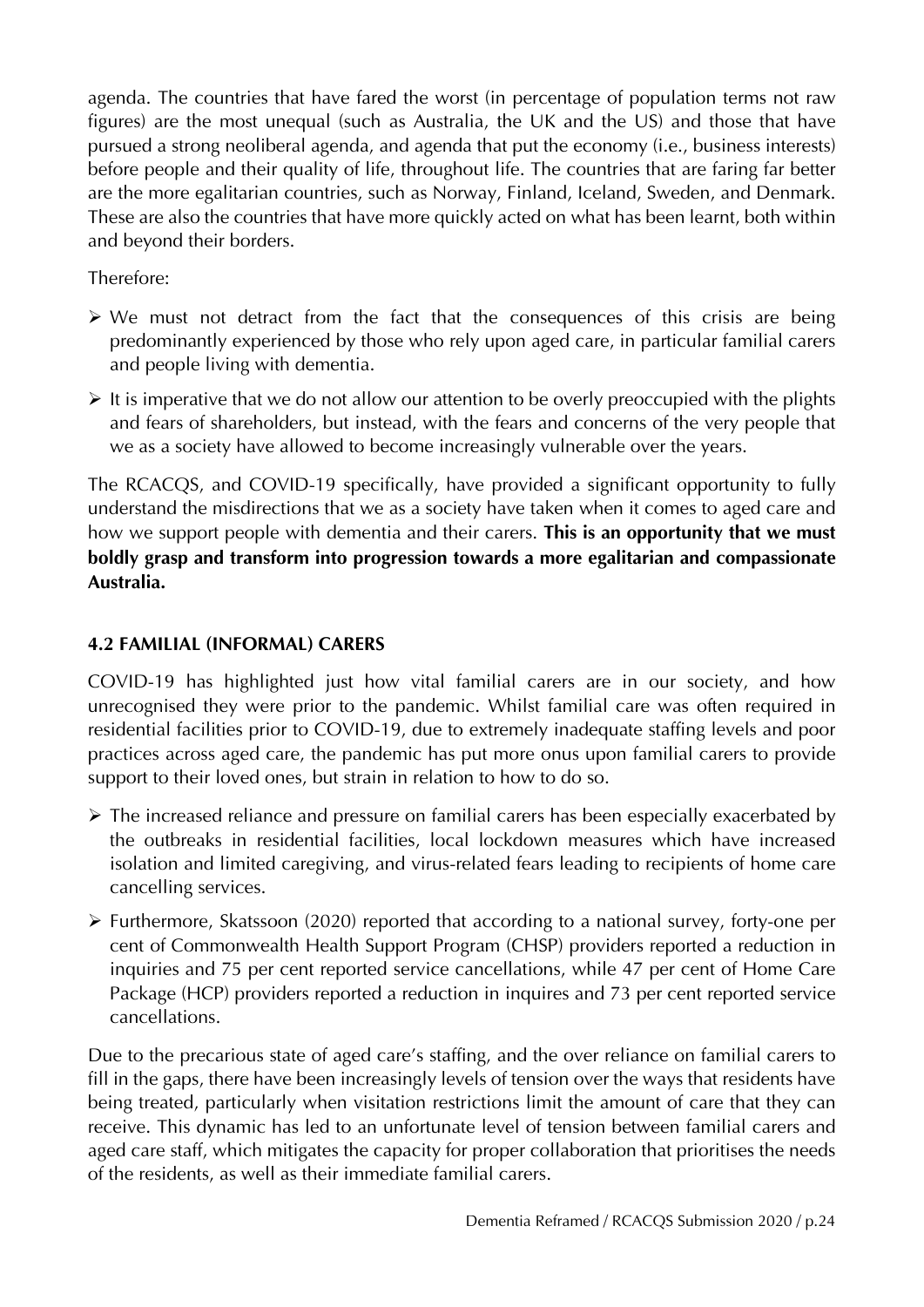Furthermore, over an eight week period from 1 March, the RCACQS received several hundred complaints about visitor restrictions and lockdowns (Egan 2020). This highlights the prominence of this issue, and provides some insight into the depth of stress that these evolving circumstances were creating amongst familial carers. However, it is important to note that we have a very limited understanding of what has been happening to older people being cared for in their own homes by familial carers and home care services during this period.

#### **4.3 STAFFING**

Over the course of the COVID-19 pandemic, the inadequate state of the aged care staffing system was exposed, as the majority of the labour force is filled by underpaid and undertrained workers, volunteers, and family members. Furthermore, 62 per cent of workers surveyed stated that they had been working unpaid hours to ensure that clients received more appropriate levels of care (Meagher, Cortis, Charlesworth and Taylor 2019). These are inadequate arrangements that the pandemic makes more precarious as infection levels rise. In the COVID-19 pandemic, the consequences of attempting to sustain an underpaid and understaffed aged care workforce has had especially noticeable consequences:

- Whilst workers across all industries are encouraged to self-isolate as soon as any symptoms emerge, aged care workers are less inclined to comply. This is due to the significant economic hardship, and precarious employment standards faced by our aged care workers, which has been exacerbated by the current state of our economy;
- $\triangleright$  Though it is imperative that we combat the spread of the virus, aged care workers may be disinclined to self-isolate due the fragility of the staffing system, and the reduced level of care that those in residential care, and in receipt of home care services, may experience as a consequence. It must be further noted that it is not uncommon for aged care staff to work across multiple facilities to sustain a living and sometimes between residential care and home care. Therefore, governments that are not committed to paying proper compensation for self-isolating workers, and to ensuring that aged care is staffed appropriately, further exacerbate the issue of workers otherwise feeling compelled to continue going to work.

The errors of not addressing these staffing issues, which have been of long-standing concern, have been a major contributor to the various outbreaks in residential facilities that we have witnessed in both New South Wales and, more recently, in Victoria. The unfortunate circumstances concerning the Anglicare Newmarch House in Western Sydney is a prominent example of these staff-origin outbreaks, where a staff member who tested positive for coronavirus had worked six shifts whilst displaying symptoms (Nguyen & Raper 2020). The pandemic has also demonstrated the consequences of over-reliance on family members to fill in labour gaps. These very gaps are susceptible to growing more unmanageable as clusters emerge, and visitation restrictions are implemented. These restrictions make it difficult for families to continue providing the care that their loved ones rely on, at the same time that, in the current climate, existing staff members, whose numbers may even be further depleted, are unable to provide the adequate support needed. This leaves older people subject to neglectful practices, such as being locked in rooms, left without a bed, provided with inadequate nutrition, and continence pads often go unchanged.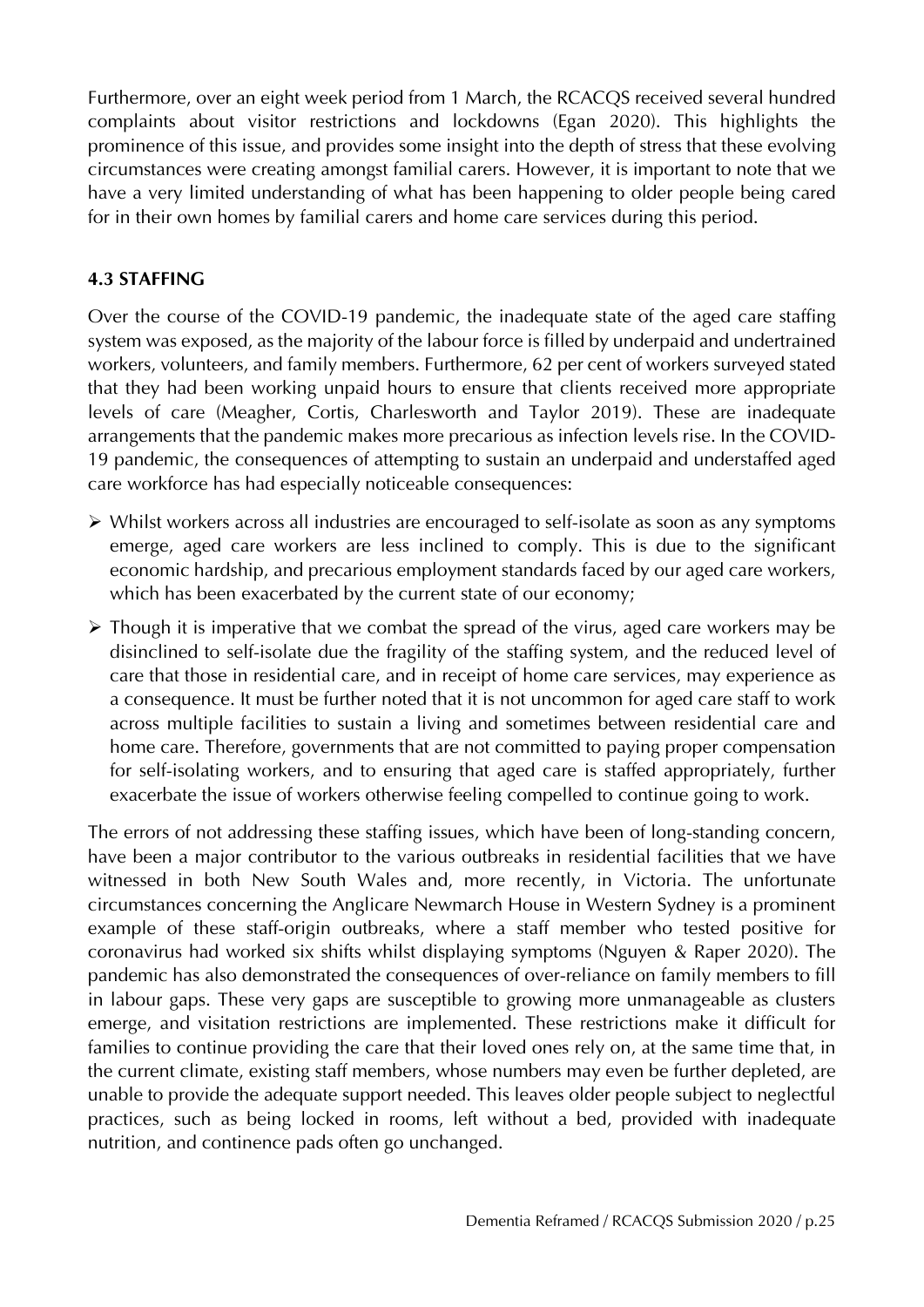Such conditions are particularly deleterious for those with dementia. They are highly likely to both exacerbate high levels of anxiety that produce undesirable behaviours that cannot be properly addressed, as well as accelerate the progress of irreversible degeneration. This has been a major concern for both resident well-being as well as increasing family concern – and the sense of helplessness and guilt many family members already have to deal with.

The significant reliance on family members to fill in staffing gaps should not be ignored, and we should build in support for carers in a safer and more appropriate manner, as families continue to play a prominent role in providing care for their loves ones even after admission to a facility.

#### **4.4 HYGIENE**

The devastating consequences of COVID-19 across aged care has also highlighted the need for improved hygiene standards:

 The spread of the coronavirus throughout New South Wales earlier in 2020, especially in Newmarch house, reinforced the significance of having aged care facilities that are not only employing strict hygiene protocols, but that also possess a workforce that is appropriately trained to correctly use Personal Protective Equipment (PPE). By extension, this level of training and expertise, particularly in regard to use correct usage of PPE, must also be expanded to home care.

Whilst it was reported in early March that residential homes were preparing themselves for a potential outbreak (Scott, Sas and Sadler 2020), the enormous outbreaks at facilities such as Newmarch house, and many others, has highlighted the inadequacy and lack of uniformity of the approaches that were taken to ensure that all facilities were properly prepared. Furthermore, this occurred after the RCACQS issued a letter to all providers to crack down on known poor performers, further demonstrating that inadequate hygiene and infection control practices were known to exist within aged care (Egan 2020).

This lack of preparation has been observed across the Australian workforce more broadly. A UComms poll found that aside from physical distancing practice, hygiene measures and a plan to respond to positive cases were quite rare (Karp 2020). Despite the clusters that were emerging throughout aged care facilities, the Federal government did not initially implement a plan for daily testing of aged care workers (Visontay 2020), instead encouraging workers to do so if symptoms occurred. This does not address the instances where care workers may be asymptomatic and further highlights the lack of preparation and foresight that was being deployed to protect the most vulnerable people in aged care.

 $\triangleright$  It was further realised throughout this period, that many residential facilities did not have adequate outbreak protocols regarding hospital transfers (Cheu 2020). Aged and Community Services CEO Patricia Sparrow discussed not only the extremely problematic nature of expecting aged care facilities to convert themselves into Intensive Care Units, but also the underlying ageism that this suggests. Upon being tested positive, older Australians were not being provided with the necessary arrangements for appropriate healthcare.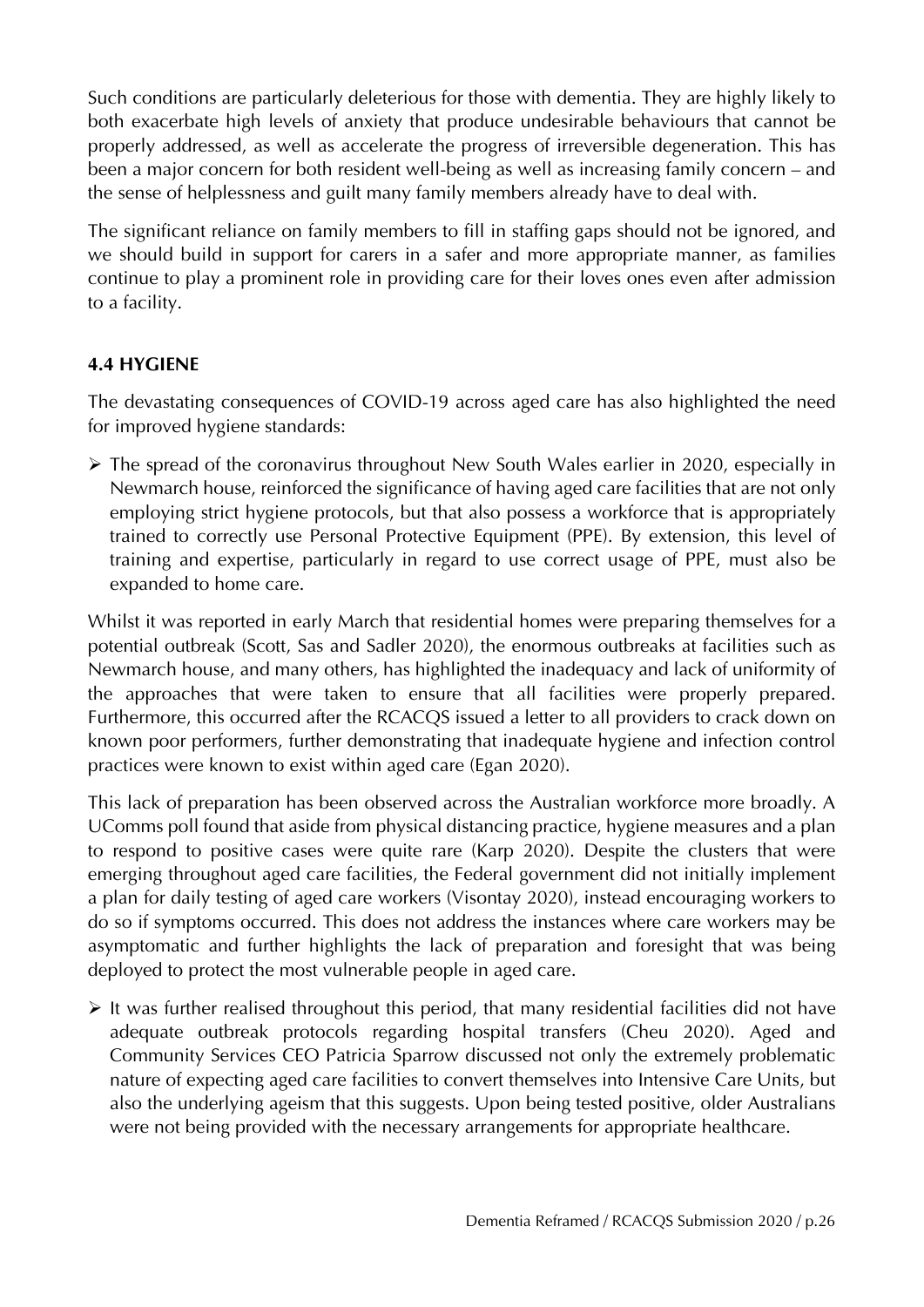Leading Age Care Services Australia CEO Sean Rooney called for a more uniformed approach from the Federal government, that would ensure that all positive cases pertaining to aged care would have coordinated transfers to hospitals for safer care.

The tragic consequences of theses coronavirus clusters have highlighted just how important it is that aged care facilities and home care providers have the proper capacity to respond to a health crisis. The pandemic has provided further insight into the ways that these providers' standards have been declining over the years.

#### **4.5 ISOLATION**

The lockdowns and physical distancing measures that were implemented in residential facilities, due to the extent of the COVID-19 clusters, not only perpetuated and exacerbated experiences of isolation, they also had adverse effects on the health and wellbeing of older Australians:

- The measures in question made it extremely difficult for familial carers to visit their loved ones who lived in residential facilities, which increased experiences of fear and anxiety. Furthermore, as many familial carers actively continue supporting their loved ones after admission to a facility, the isolation measures and visitor restrictions mitigated the level of care that residents were receiving. There is little doubt that, especially in the case of dementia, this will have exacerbated the rate of deterioration in their health and well-being throughout this period.
- $\triangleright$  As we have pointed out above, social interaction and meaningful relationship is of particular importance in dementia care.

The negative effects of social isolation were not only felt by residents in aged care facilities, but also by older Australians who still live at home, where they may have been recipients of home-based care. Due to the fears that the coronavirus was perpetuating, many older Australians ceased the use of home-based supports. While this may have granted a reaffirmed sense of safety, these individuals become susceptible to the negative effects of isolation.

Many older people in self isolation at home stopped home care services, and indeed, sought no outside help. Their lives were miserable. In one UK case, an older woman simply died alone: her body was not found until services resumed, a fortnight later. Many Australians have given voice to the distress this has produced for themselves as well as family members.

The impact for families of restrictions on attending funerals due to deaths in residential care has also increased the impact of grief, with little care being extended to the bereaved in such cases.

 The necessity for creative and innovative strategies to address this increasing isolation led to the utilisation of technology, which has been used to maintain some form of social engagement with older Australians, and to ensure that health monitoring could continue.

COVID-19 has solidified the need for all older people to have reliable internet connections and devices, and for services to assist them in utilising telehealth and embrace technology, in order to fill cracks in our capacity to support our most vulnerable residents (Hospital and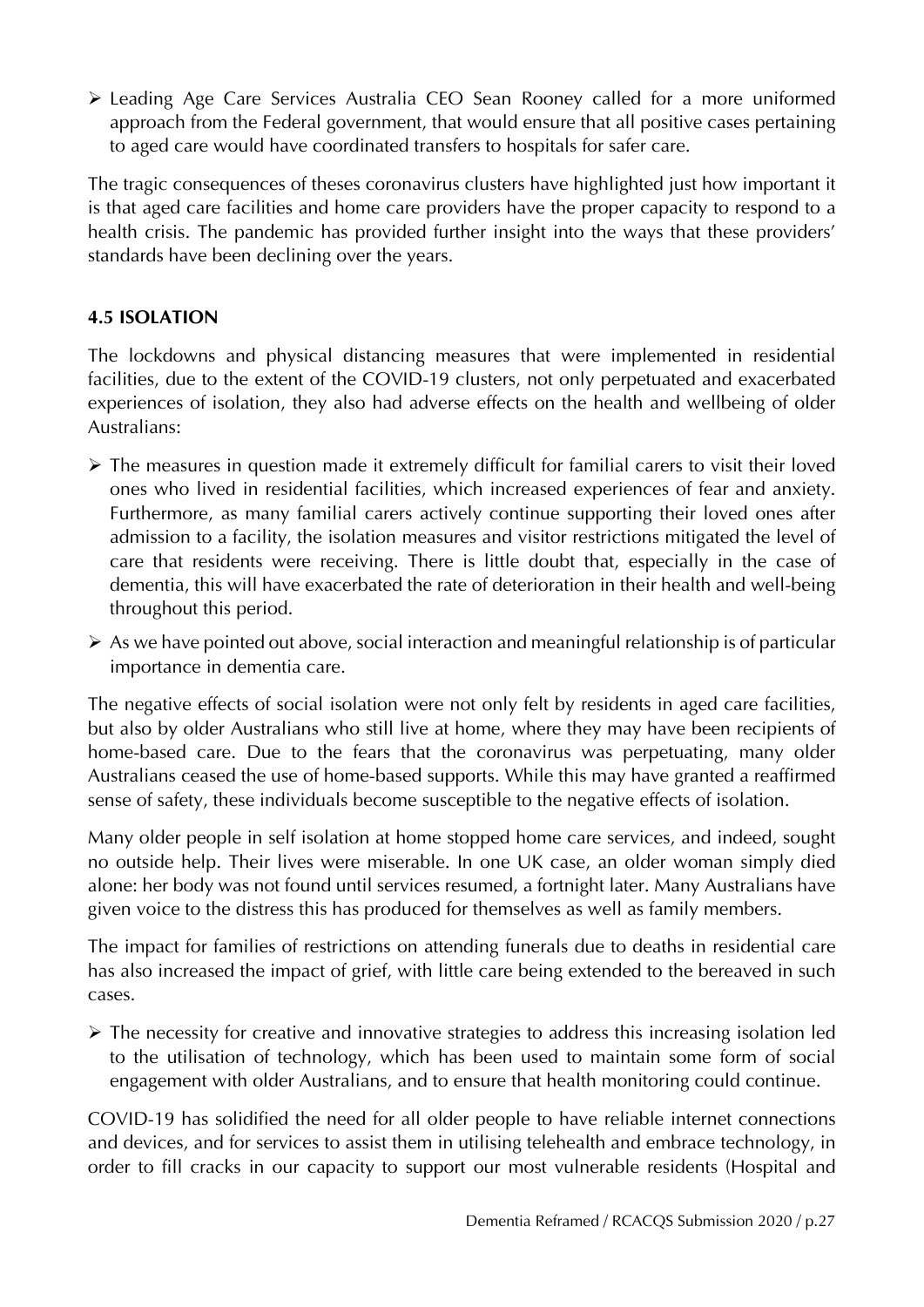Health 2020). However, it must be noted that a Cochrane Rapid Review indicated that there is currently very uncertain evidence on the effectiveness of video call interventions to reduce loneliness, arguing for more rigorous studies moving forward (Noone et al 2020). Our own experience indicates that many older people were dependent on having family members available to assist them, which lockdowns often prevented.

 COVID-19 has not only reinforced the necessity of maintaining social relations in order to sustain good health, it has unveiled that we as a society must properly invest in ways to ensure that older Australians are not disproportionately affected by social isolation in such ways again. We must also remain vigilant of increasing instances of neglect and mistreatment of older persons that have emerged since isolation measures were enforced (Guterres 2020).

This notion goes to the heart of what we as a society need to do in terms of redefining our approach to aged care and dementia care more broadly, which is to recognise the true value and importance of social relations, and by extension, the necessity of care for older Australians to be based on a model of relational care.

RECOMMENDATION: That a minimum percentage of government revenue (GDP) be mandated for the provision of various models of compassionate care for all ageing Australians, in all parts of the country.

RECOMMENDATION: That lessons from this pandemic experience be taken on board as part of all facets of the provision of services to ageing Australians, including health and safety protocols; the construction of residential facilities; staffing levels and training; hospital transfers, and so on.

RECOMMENDATION: That standards of out-of-home care, that meet the concerns about staffing, hygiene and isolation, be established and mandated for all agencies and organisation taking on the responsibility to provide services for ageing Australians, and that there be an efficient means by which government both takes responsibility and is able to be called to account in monitoring these standards.

#### **4.6 HOME CARE PREFERENCE**

In the post-COVID era, it is imperative that we as a society put more onus on community expectations regarding the kinds of environments within which ageing Australians will be cared for.

- ▶ Both Research Paper 4 and Research Paper 5 released by the RCACQS have addressed such expectations, revealing that 80 per cent of 10,000 older Australians surveyed want to remain in their current home; 62 per cent want to receive care services in their own home; and only 25 per cent would prefer to live in a facility (Elgood & Phan 2020; Roy Morgan 2020).
- The effects of the COVID-19 crisis on the aged care should further encourage us to act upon what are very clear desires among older Australians, to be supported to live in their own homes where they can receive home-based care if necessary, and avoid entering residential care.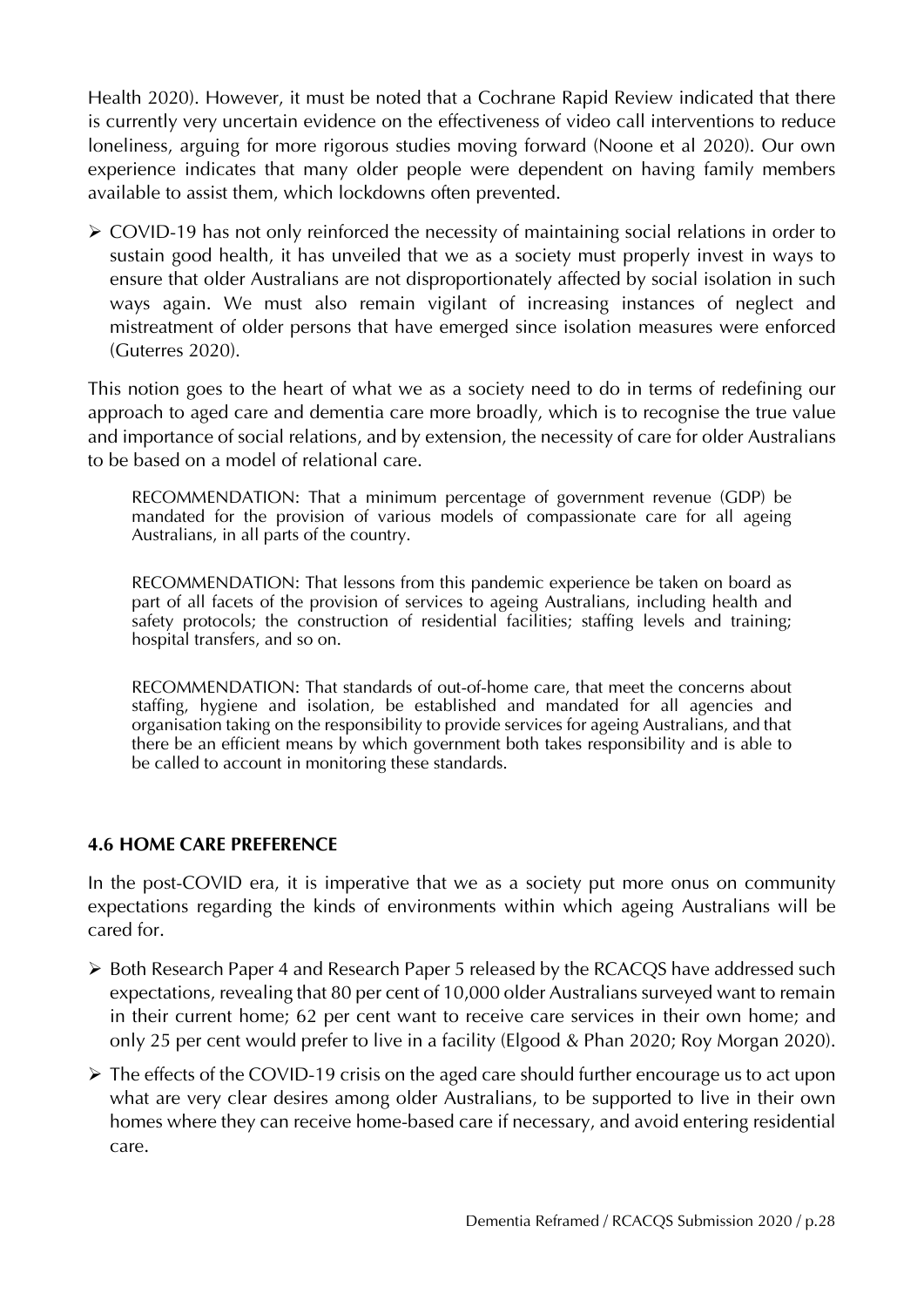- $\triangleright$  Furthermore, these findings and the effects of the crisis have demonstrated a significant disconnect between the priorities of our policy makers, and the expectations of older Australians.
- $\triangleright$  In 2018-19, the Australian government spend nearly 66 per cent of aged care expenditure on residential aged care, with the remaining 34 per cent going towards home care and home supports (Department of Health 2019). This is already disproportionate to the number of ageing Australians living in their own homes compared with residential care.
- $\triangleright$  Thus, despite the fact that remaining at home has always been, and is becoming an even more prominent desire, this is not being reflected in government policy, which is allocating two-thirds of aged care expenditure to residential care.

In the post-COVID Australia, supporting the desire to remain at home must be at the centre of aged care policy, and by extension be reflected in levels of expenditure. The disaster pertaining to the implementation of Home Care Packages (HCP) further demonstrates that the Federal government needs to be far more dedicated to supporting people to remain at home. At the present time, more than 100,000 older Australians are waiting for their at-home care packages to be implemented. Occasional announcements of small increases in the number of packages inadequately address the enormity of this issue: each package represents a recipient as well as a family network under great stress: in other words, many thousands of people. It is significant and alarming that such a stagnating waiting list could prematurely force some into residential facilities (Visontay 2020). Furthermore, the demand for Home Care Packages could rise significantly over time: COVID-19 and the impacts felt by residential care providers are likely to compel older Australians to remain at home if at all possible.

#### Furthermore:

- Whilst an additional 6,100 HCPs were announced recently, this trickle makes little more than a dent in addressing this increasingly problematic situation.
- Discussions regarding HCPs cannot ignore the horrendous level of deaths that have occurred whilst people have been on the waiting list: recorded at 16,000 in the year 2017- 18 (CPSA 2019). This clearly demonstrates the severe impact that our current approach is having on the lives of older Australians, and how vital it is that we alter course.

If such an abhorrent death rate had not made it explicitly clear that the deliverance of HCPs requires drastic reform, then the coronavirus pandemic and its associated consequences should be the final straw. Without urgent action, the HCP disaster may only worsen over time, particularly as the consequences of COVID-19 become more and more prominent.

RECOMMENDATION: That home care be recognised as the preference of a majority of Australians and that the current funding model be completely restructured so that it prioritises home care and makes it affordable and viable for all.

RECOMMENDATION: That home care professionals be trained and paid at rates commensurable with the high value that must be placed on their important social role.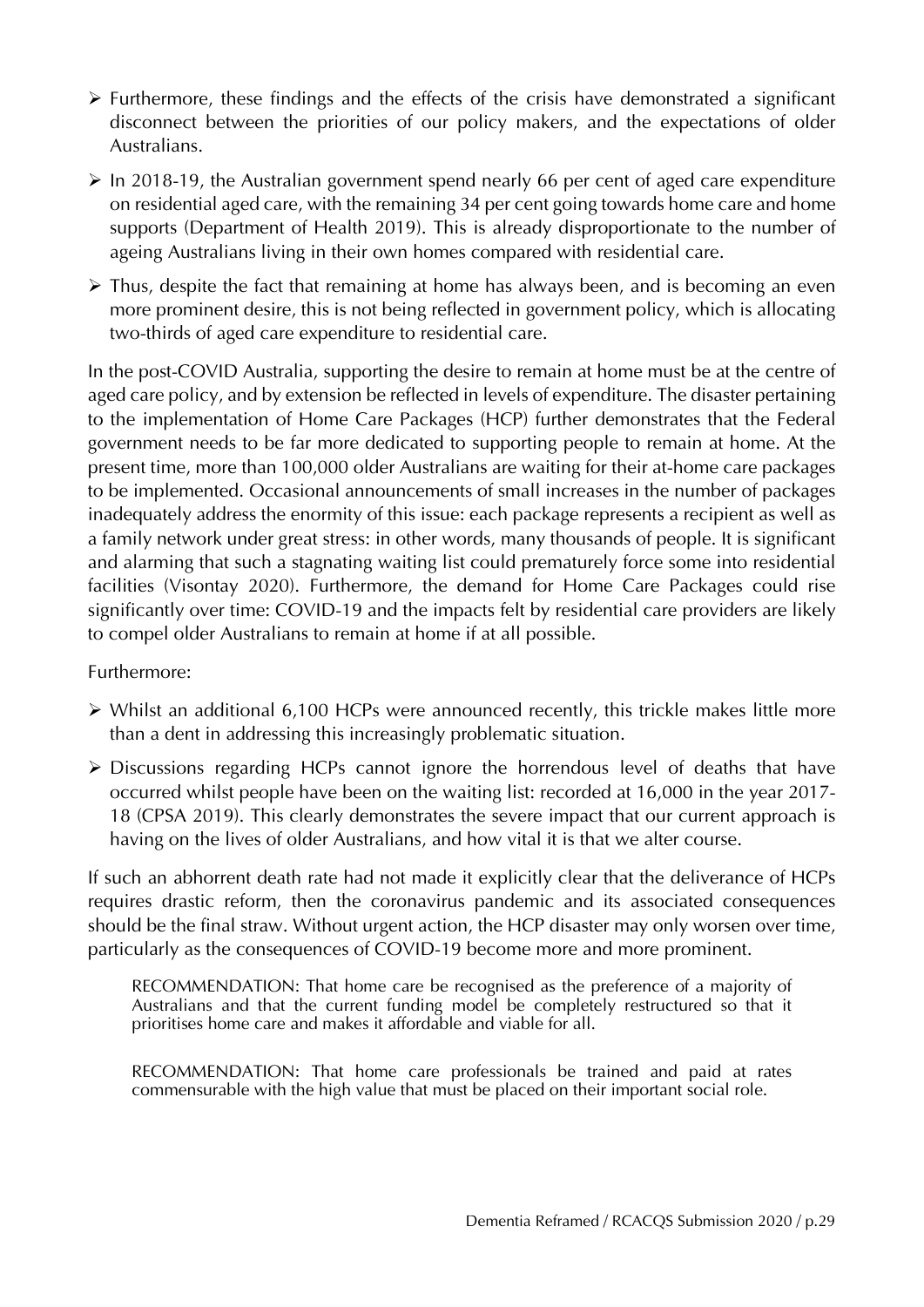#### **4.7 MARKETISATION**

The effects of COVID-19 on ageing Australians has further reinforced the argument against the marketisation of aged care, as well as the increased reliance on competition between providers. The coronavirus has had devastating consequences on the capacity of markets to function and to return increased profits, due to measures that have been put in place to ensure community health and safety. By allowing aged care to operate as a market, the system has become increasingly fragile over the years, and consequently severely unprepared for a health crisis, such as COVID-19. This fragility was apparent before the pandemic, but the pandemic has further exposed the fact that a system such as aged care requires strong and consistent support and investment from the state, instead of the fierce competition and marketisation that has degraded the capacity of providers to adequately care for ageing Australians, and effectively respond to the coronavirus.

Governments cannot be allowed to condone this exploitation of ageing Australians. These citizens should not be a focus for profiteering at the expense of their own well-being. Nor should government be condoning the tax avoidance of major providers or the massive shareholder wealth being generated at the expense of adequate investment in staff quality and numbers.

RECOMMENDATION: That the government fulfil its obligation to oversee all services provided by all agencies and ensure that they meet minimum standards.

RECOMMENDATION: That there be more transparency about the companies (for profit and not for profit) offering services to ageing Australians, including their Boards, their financial backing, their staffing levels, their commitment to on-going staff training, and the distribution of their profits.

RECOMMENDATION: That the government encourage and incentivise the provision of small-scale, home-like residential options for people who are unable to stay in their own homes, and that these be available in all areas, and be affordable for all.

#### **4.8 REPEATED MISTAKES**

The issues that have long existed within aged care have been exacerbated significantly over the past few months. Moving forward, we as a society must learn from the many lessons that this pandemic has presented, so that we may alter course, and make the necessary changes to ensure that ageing Australians are treated as humanely and as compassionately as possible. However, the very recent developments regarding the spread of COVID-19, especially in Victoria, demonstrate the magnitude of the change that we must commit to, and the reality that it will take quite some time to adequately learn from our mistakes, which we seem to be repeating. In Victoria, we are once again seeing more community transmissions predominantly occurring throughout aged care facilities.

 Despite the Federal government committing to providing all nursing homes across Victoria with face masks, there was still a lack of PPE provided to both home care and residential care workers. There was also an initial reluctance to move all positive cases to a hospital environment and instead opting for a case-by-case basis.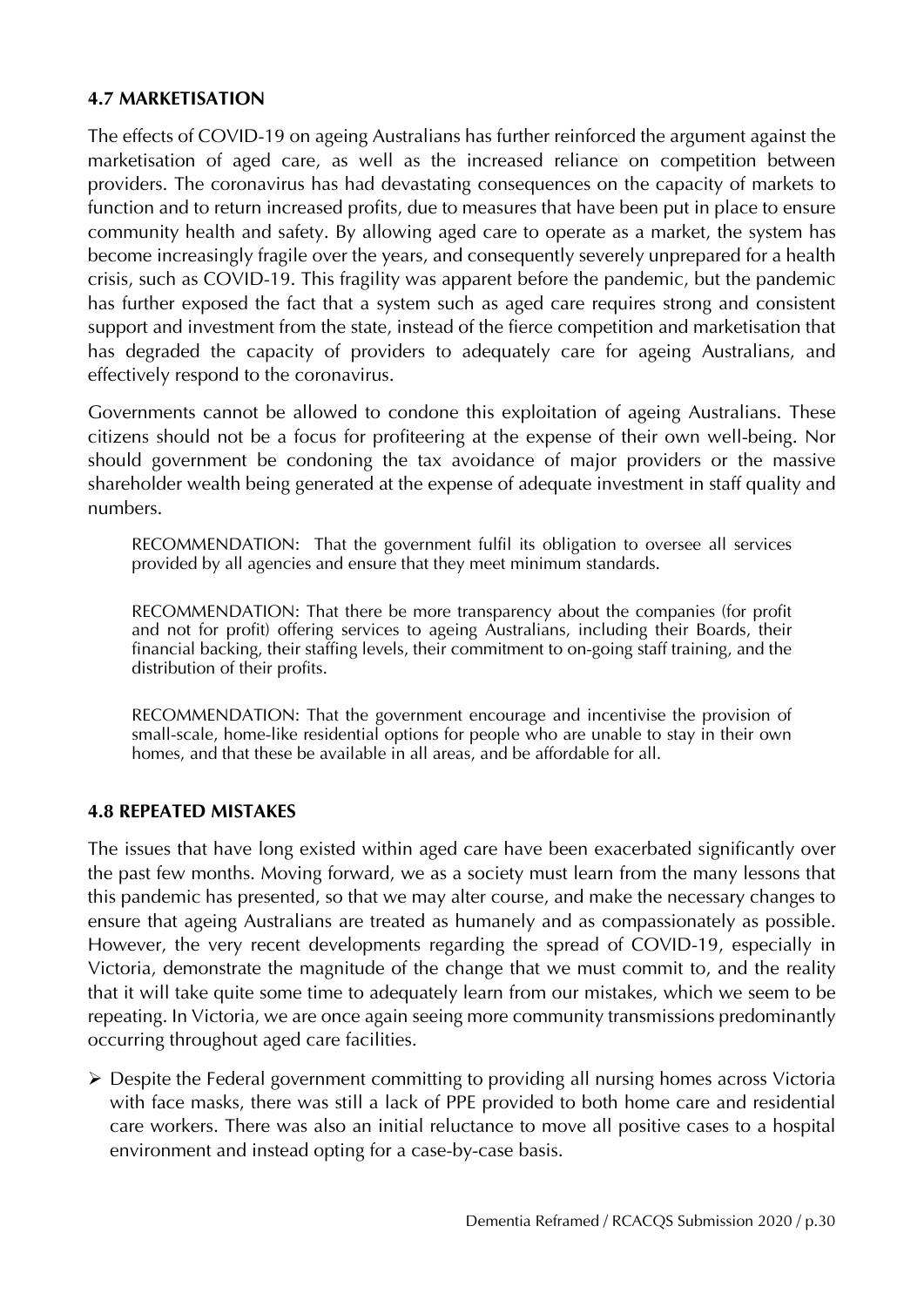Financial barriers are once again making workers feel disinclined to avoid work (Egan 2020), which are patterns that we initially observed in the first wave of the virus. The evolving circumstances have led to over 450 coronavirus cases in aged care across some 35 sites, a disaster which has been described as absolutely foreseeable, due to aged care's dependence on a workforce that is inadequately trained, underpaid, and highly casualised. We learnt nothing from the overwhelming international evidence regarding the vulnerability this creates for residents of aged care facilities (Alcorn & Boseley 2020).

The consequences of the second COVID-19 wave that we are observing, especially its disproportionate effects on older Australians, reinforce just how important it is that we learn from what that pandemic has demonstrated about the overall instability, and inadequacy of aged care, and how we regard older Australians.

**COVID-19 has ultimately demonstrated just how urgent and vital it is that Australia commits to implementing, and sustaining, a model of care for older Australians and people with dementia that is genuinely compassionate, humane, and relational.**

**This submission started with our concerns about attitudes towards dementia and its care. We recognise this is unlikely to improve significantly, except at the level of tinkering, unless the entire edifice crafted as 'aged care' is radically changed. This requires radical changes regarding shared social responsibility, compassion for the vulnerable and aged, a high value placed on the social significance of care, and economic values that are socially-engaged rather than shareholder-driven. People with dementia, in particular, require a caring society – but we all deserve this in a nation that can well afford to reposition itself in this way.** 

**Dementia is the canary in a society's coalmine: like COVID-19, it also shows how far we are from being that caring society.**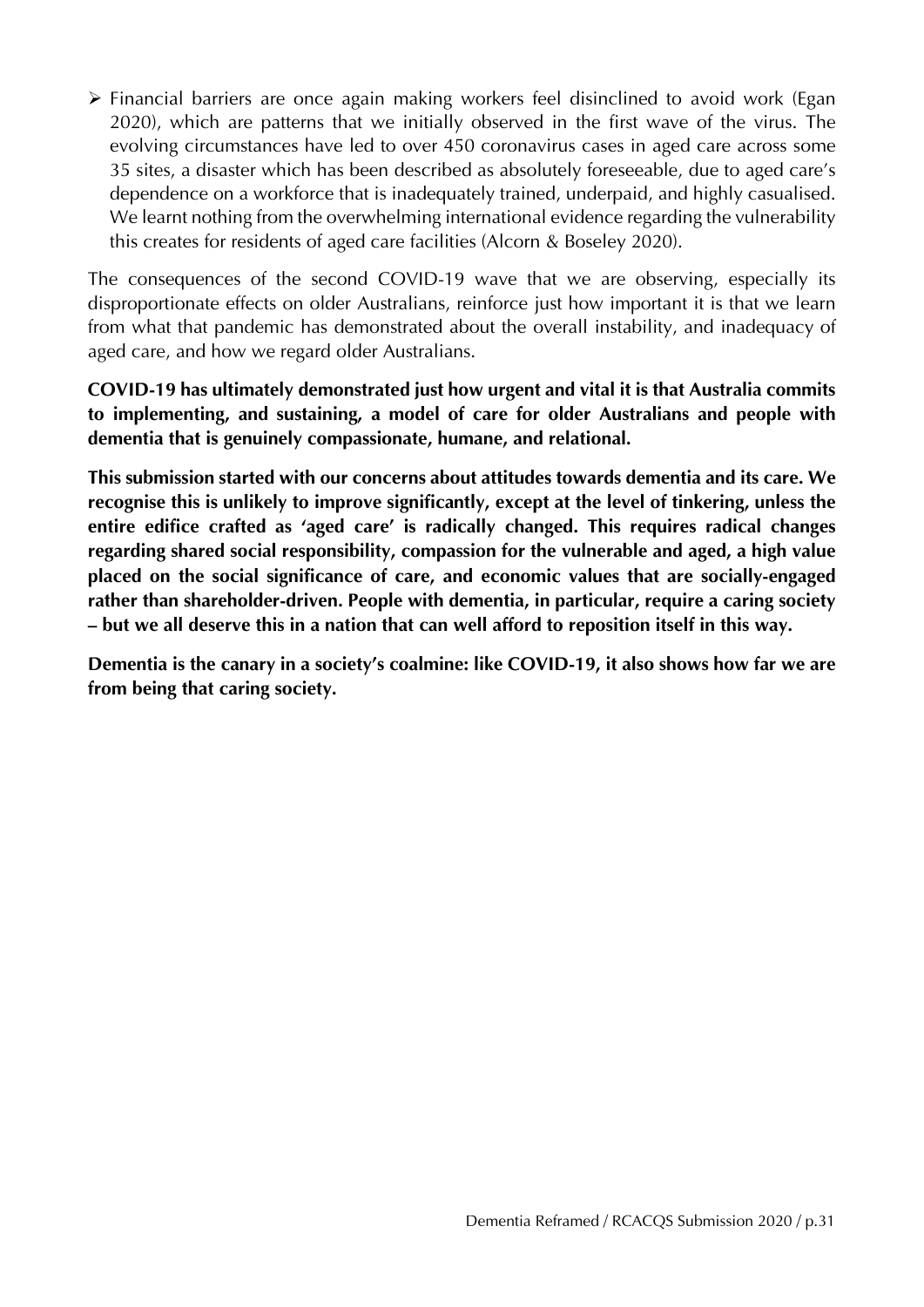## **5. LIST OF RECOMMENDATIONS**

Recommendations made in the body of this submission are listed here under relevant headings rather than in the order in which they appear above.

#### **5.1 FOCUS ON RELATIONALLY-BASED CARE**

5.1.1 RECOMMENDATION: That 'care' be reconceptualised so that it can move from an individualised, task-oriented and medicalised model to a collective social and community responsibility.

5.1.2 RECOMMENDATION: That dementia care be conceptualised in relational terms to include all those who are part of the life of a person with dementia.

5.1.3 RECOMMENDATION: That a relational approach to dementia and dementia care be promoted across all dementia care training.

#### **5.2 SUPPORT FOR PEOPLE DIAGNOSED AND THEIR PRIMARY CARERS**

5.2.1 RECOMMENDATION: That medical practitioners be provided with diagnostic material to give to people that contains a simple, accurate and affirming understanding of brain degeneration, and points to post-diagnosis support services.

5.2.2 RECOMMENDATION: That accessible resources be made widely available about communicating and caring well with those with dementia, that engage with whole families (not just adults), and the wider community.

5.2.3 RECOMMENDATION: That a locally-based dementia-care trained social worker/case worker be assigned as soon after diagnosis as possible to every dementia relationship to ensure that all parties to the dementia partnership are well-informed and start putting a range of supports in place from the beginning, including negotiating the many agencies that will now fill their lives, and helping with family dynamics that may arise.

5.2.4 RECOMMENDATION: That families receive greater support to negotiate the legal and financial requirements that protect all parties, and helped to understand what rights these documents do and do not give them in practice.

5.2.5 RECOMMENDATION: That professional care staff and managers of RAC receive training in what documents such as Power of Attorney and Guardianship papers actually mean, and that the wishes and care of the person with dementia is always paramount.

5.2.6 RECOMMENDATION: That legal provision be made for a primary familial carer to continue to make decisions after a person has died.

5.2.7 RECOMMENDATION: That a funding scheme be devised for each dementia partnership (person with dementia and primary care partner) that will allow for additional care support when required, respite, skills and behavioural training as and when needed, psychosocial support when needed, and that this be negotiated through a case worker and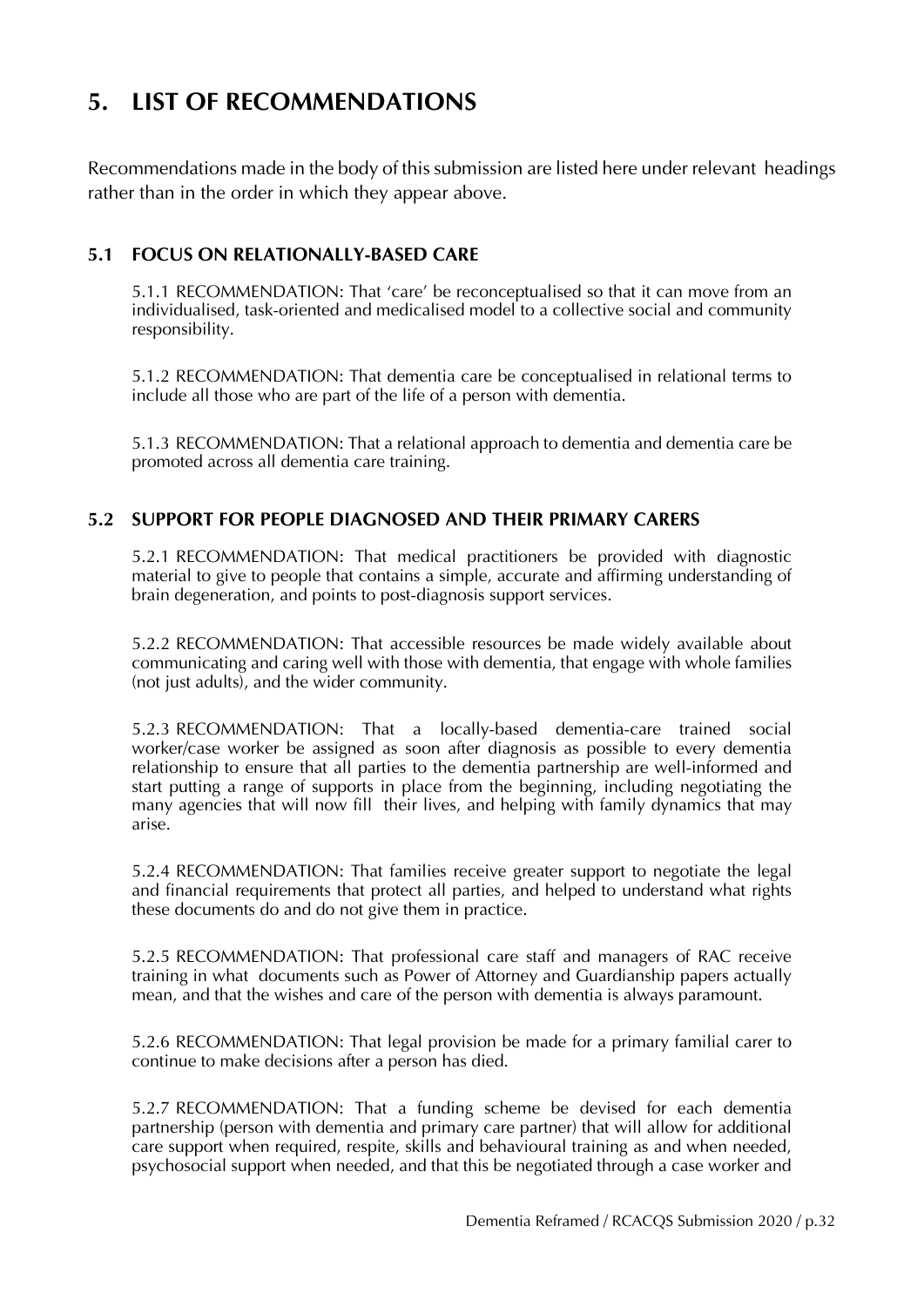not through the current requirement to negotiate individually with competitive agencies or a range of professionals who can be hard to identify.

5.2.8 RECOMMENDATION: That tax relief be provided to familial carers for home adjustments, ramps, 'nursing' furniture (beds, chairs, wheelchairs, etc) for those in the workforce, and grants for those in poverty.

5.2.9 RECOMMENDATION: That carers be eligible for support and services in their own right.

5.2.10 RECOMMENDATION: That subsidised internet connections be ensured for all those with dementia, their carers and care workers, and that they be provided with mobile phones, tablets/IPads and training to facilitate use.

#### **5.3 CARE WORKERS SUPPORTING PEOPLE TO AGE WELL IN THEIR OWN HOMES**

5.3.1 RECOMMENDATION: That home care be recognised as the preference of a majority of Australians and that the current funding model be completely restructured so that it prioritises home care and makes it affordable and viable for all.

5.3.2 RECOMMENDATION: That home care professionals be trained and paid at rates commensurable with the high value that must be placed on their important social role.

5.3.3 RECOMMENDATION: That rosters be organised to match care workers and those receiving care to enable care workers to care for the same person over a period of time, so there is continuity of care, and care workers and older people can form productive relationships.

5.3.4 RECOMMENDATION: Ensure home care workers are supported and encouraged to deliver flexible, relationship based care, tailored to the needs of those with dementia and familial carers.

5.3.5 RECOMMENDATION: That care workers be trusted to implement agreed care plans, while enabling the care worker and the older person to vary the care plan when appropriate.

5.3.6 RECOMMENDATION: Improve the employment and working conditions of home care workers by creating permanent positions (full time and part time), paying a living wage, with sick leave and recreation leave.

5.3.7 RECOMMENDATION: That opportunities be provided for further education, training and qualifications and creating career paths in the aged care sector for care workers.

5.3.8 RECOMMENDATION: That opportunities be provided for senior care workers to become qualified and work as specialist dementia carers.

5.3.9 RECOMMENDATION: That regular staff meetings be organised between all care workers, to exchange ideas and solve problems.

5.3.10 RECOMMENDATION: That time be provided for care workers to talk to and listen to older people regarding their needs, so they can tailor care accordingly.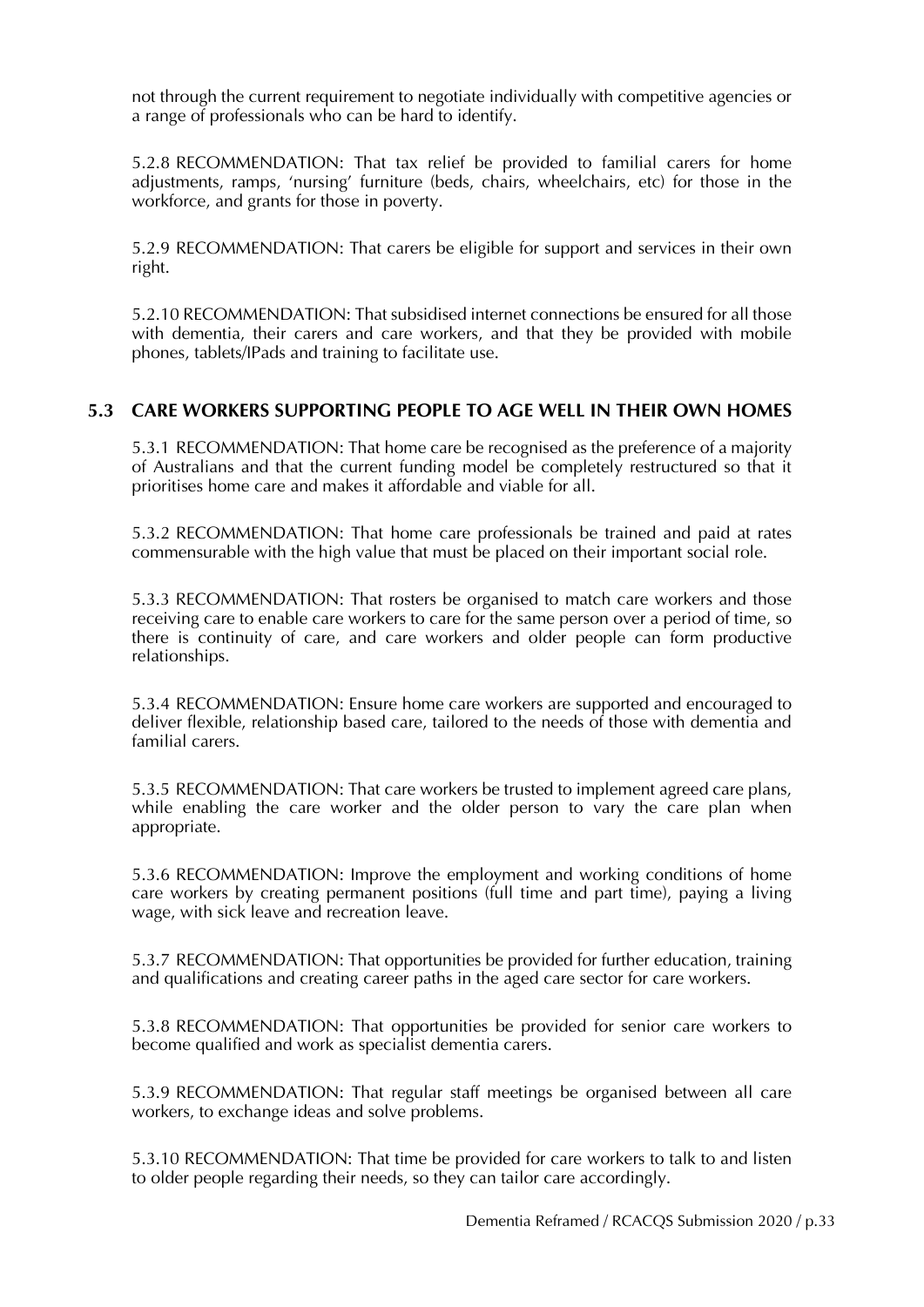#### **5.4 SUPPORT OF LOCAL, COMMUNITY-BASED INITIATIVES**

5.4.1 RECOMMENDATION: That funding be diverted from national organisations to local community-based dementia-awareness initiatives. Local communities know what is needed and how to make this happen for their constituents.

5.4.2 RECOMMENDATION: That a locally-based dementia-care trained social worker/case worker be assigned as soon after diagnosis as possible to every dementia relationship to ensure that all parties to the dementia partnership are well-informed and start putting a range of supports in place from the beginning, including negotiating the many agencies that will now fill their lives, identifying medical, financial and relationships issues, so flexible support and services can be provided before these become urgent crises.

5.4.3 RECOMMENDATION: That a proportion of aged care expenditure directed to home and community care be directed to local community-based support and services for those with dementia and familial carers.

5.4.4 RECOMMENDATION: That community based initiatives to enable familial carers of those with dementia to exchange information and support each other, be built on and nurtured.

#### **5.5 FUNDING OF RESEARCH**

5.5.1 RECOMMENDATION: That there be more qualitative research based on a fieldwork approach that is *relationship*-focussed.

5.5.2 RECOMMENDATION: That research funding opportunities be extended to local community-based initiatives, especially those that are program/outcome based; and that the social sciences in particular be encouraged to take up these themes so they are not medically-dominated.

5.5.3 RECOMMENDATION: That the principle of 'nothing about us without us' be extended to all dementia care research and that experienced and current carers lead care research.

5.5.4 RECOMMENDATION: That all research that involves people with dementia should also include significant care partners – such that this relationship is always valued.

5.5.5 RECOMMENDATION: That dementia care research opportunities be opened up to late career carers and researchers.

#### **5.6 POLICY AND FUNDING CHANGES REQUIRED TO SUPPORT AGEING AUSTRALIANS**

5.6.1 RECOMMENDATION: That care - of the young, old, sick, incapacitated – not be conceptualised as a drain on the public purse and, rather, represented as an essential part of any healthy society.

5.6.2 RECOMMENDATION: That the national economic framework reflect the importance of care to a healthy society.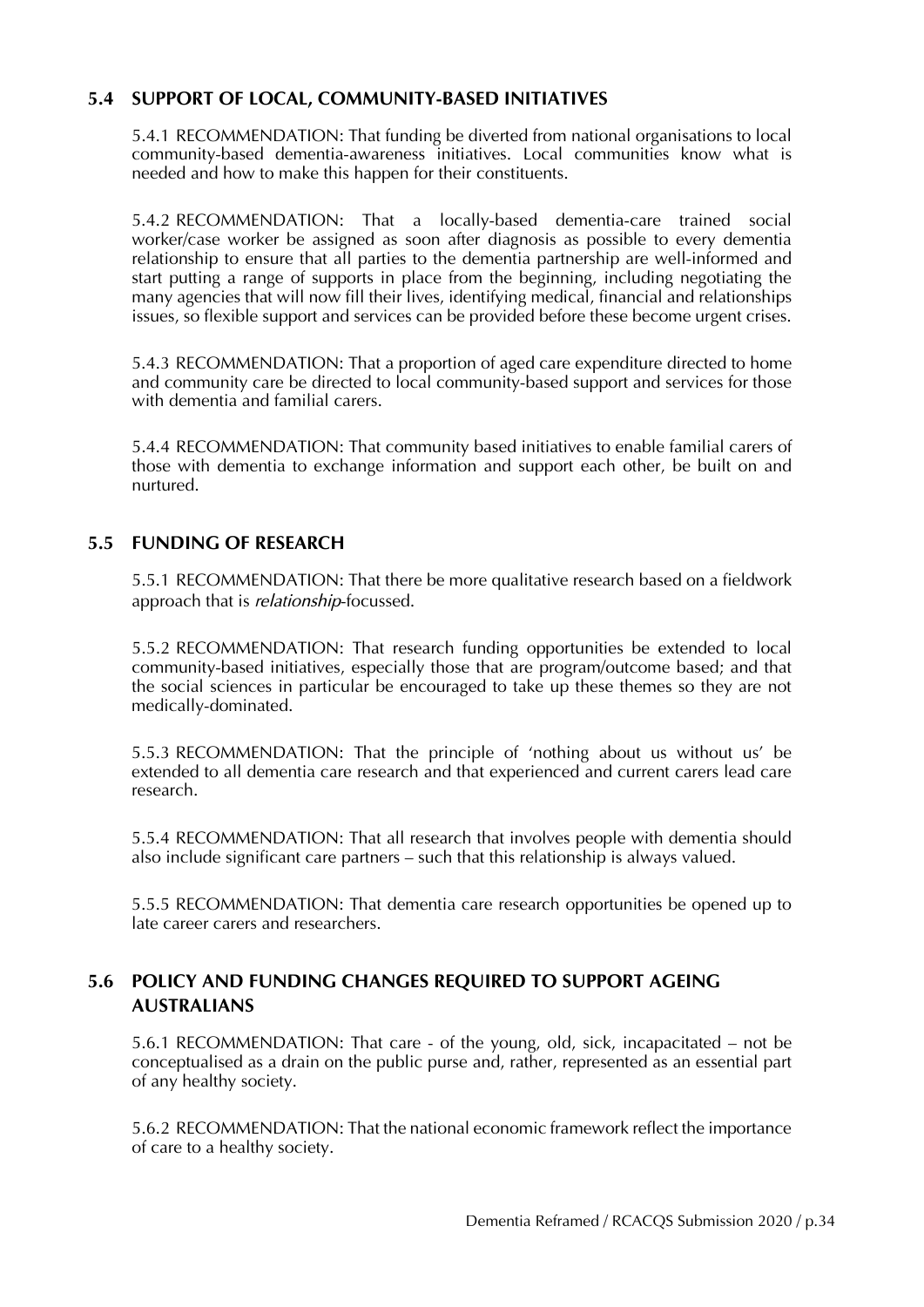5.6.3 RECOMMENDATION: That the language of formal/informal or paid/unpaid care work be changed to ensure that familial carers are brought firmly into the dementia relationship and treated with respect by professionals.

5.6.4 RECOMMENDATION: That carers be eligible for support and services in their own right.

5.6.5 RECOMMENDATION: That tax relief be provided for home adjustments, ramps, 'nursing' furniture (beds, chairs, wheelchairs, etc) for those in the workforce, and grants for those in poverty so as to allow people to remain in their own homes.

5.6.6 RECOMMENDATION: That 70 per cent of Government aged care expenditure be directed to home and community care.

5.6.7 RECOMMENDATION: That a proportion of aged care expenditure directed to home and community care be directed to local community-based support and services for those with dementia and familial carers.

5.6.8 RECOMMENDATION: That lessons from this pandemic experience be taken on board as part of all facets of the provision of services to ageing Australians, including health and safety protocols; the construction of residential facilities; staffing levels and training; hospital transfers, and so on.

5.6.9 RECOMMENDATION: That the government encourage and incentivise the provision of small-scale, home-like residential options for people who are unable to stay in their own homes, and that these be available in all areas, and be affordable for all.

5.6.10 RECOMMENDATION: That the government fulfil its obligation to oversee all services provided by all agencies and ensure that they meet minimum standards.

5.6.11 RECOMMENDATION: That standards of out-of-home care that meet the concerns about staffing, hygiene and isolation be established and mandated for all agencies and organisation taking on the responsibility to provide services for ageing Australians, and that there be an efficient means by which government both takes responsibility and is able to be called to account in monitoring these standards.

5.6.12 RECOMMENDATION: That 70 per cent of the governments' aged care expenditure be directed to home and community care.

5.6.13 RECOMMENDATION: That a proportion of all aged care expenditure be directed to community based support and services for those with dementia and familial carers

5.6.14 RECOMMENDATION: That a minimum percentage of government revenue (GDP) be mandated for the provision of various models of compassionate care for all ageing Australians, in all parts of the country.

5.6.15 RECOMMENDATION: That there be more transparency about the companies (for profit and not for profit) offering services to ageing Australians, including their Boards, their financial backing, their staffing levels, their commitment to on-going staff training, and the distribution of their profits.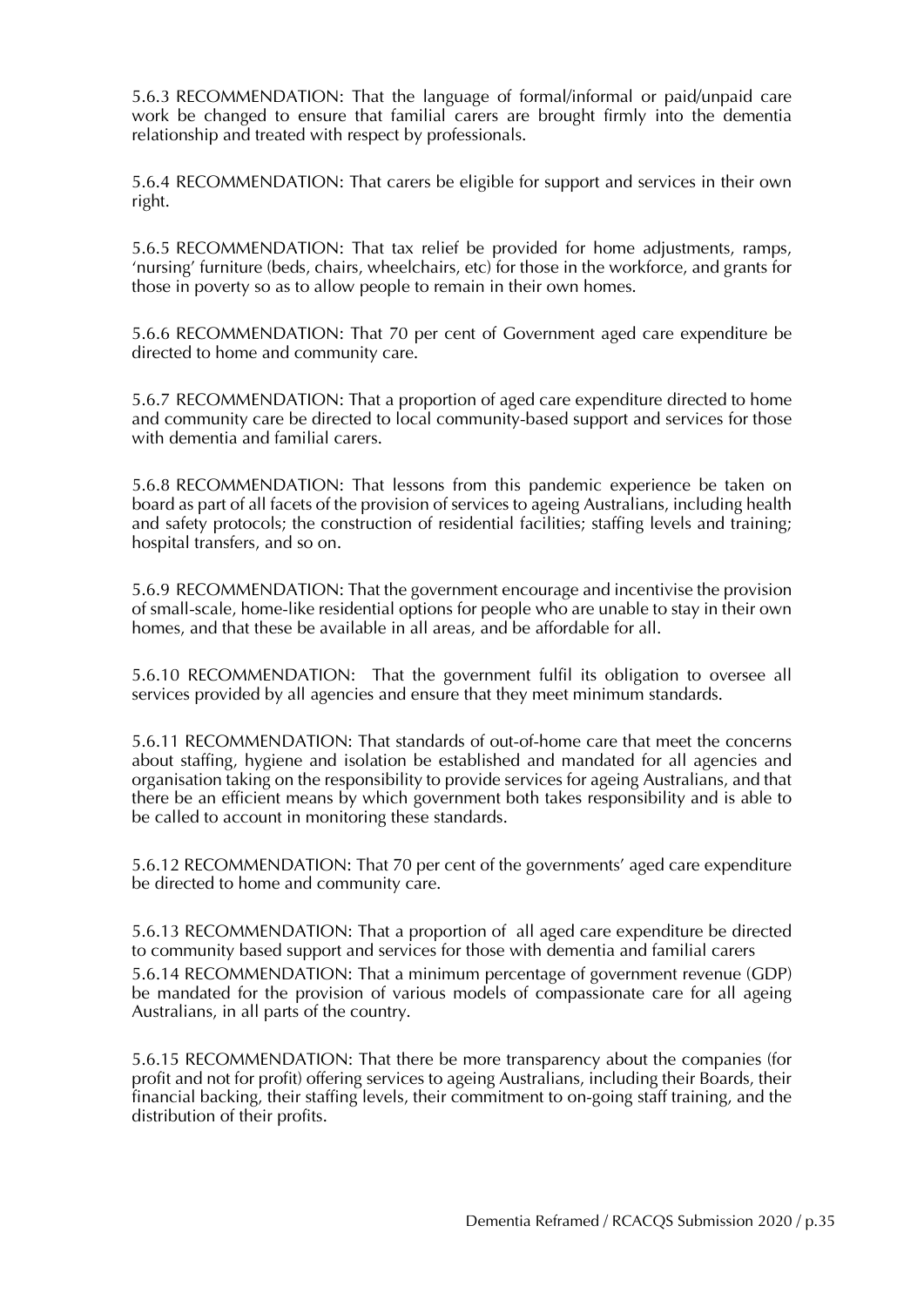#### **5.7 SOCIAL CHANGE TO SUPPORT CHANGE IN THE EXPERIENCE OF DEMENTIA AND DEMENTIA CARE**

5.7.1 RECOMMENDATION: That community education programs be introduced to present dementia in positive and affirming ways that do not fuel stigma, fear and negativity.

5.7.2 RECOMMENDATION: That there be more community education about discussing and preparing legal (e.g., power of attorney/guardianship) and end-of-life documents so that people are aware of their advantages and limitations.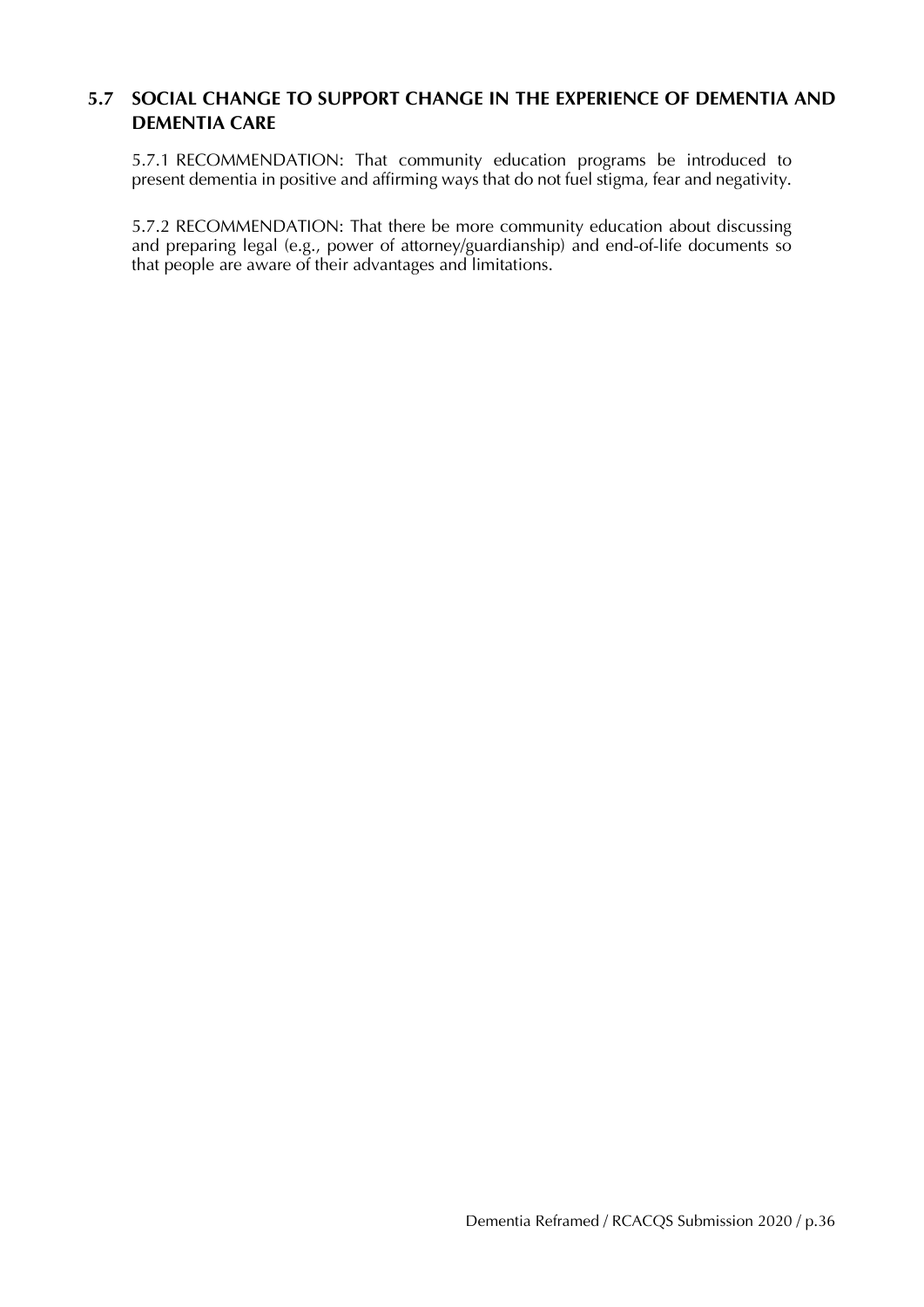### **REFERENCES**

- Alcorn, G., M. Boseley 2020, Victoria's COVID-19 Aged Care Disaster: 'This Virus is Like a Fire Out of Control'. *The Guardian*, [https://www.theguardian.com/australia](https://www.theguardian.com/australia-news/2020/jul/25/victorias-covid-19-aged-care-disaster-this-virus-is-like-a-fire-out-of-control?utm_term=627d77c50d898aaa9f455fe727d761a2&utm_campaign=GuardianTodayAUS&utm_source=esp&utm_medium=Email&CMP=GTAU_email)[news/2020/jul/25/victorias-covid-19-aged-care-disaster-this-virus-is-like-a-fire-out-of](https://www.theguardian.com/australia-news/2020/jul/25/victorias-covid-19-aged-care-disaster-this-virus-is-like-a-fire-out-of-control?utm_term=627d77c50d898aaa9f455fe727d761a2&utm_campaign=GuardianTodayAUS&utm_source=esp&utm_medium=Email&CMP=GTAU_email)[control?utm\\_term=627d77c50d898aaa9f455fe727d761a2&utm\\_campaign=GuardianT](https://www.theguardian.com/australia-news/2020/jul/25/victorias-covid-19-aged-care-disaster-this-virus-is-like-a-fire-out-of-control?utm_term=627d77c50d898aaa9f455fe727d761a2&utm_campaign=GuardianTodayAUS&utm_source=esp&utm_medium=Email&CMP=GTAU_email) [odayAUS&utm\\_source=esp&utm\\_medium=Email&CMP=GTAU\\_email.](https://www.theguardian.com/australia-news/2020/jul/25/victorias-covid-19-aged-care-disaster-this-virus-is-like-a-fire-out-of-control?utm_term=627d77c50d898aaa9f455fe727d761a2&utm_campaign=GuardianTodayAUS&utm_source=esp&utm_medium=Email&CMP=GTAU_email)
- Booth, R. 2020, Half of Coronavirus Deaths Happen in Care Homes, Data from EU Suggests, *The Guardian*, [https://www.theguardian.com/world/2020/apr/13/half-of-coronavirus](https://www.theguardian.com/world/2020/apr/13/half-of-coronavirus-deaths-happen-in-care-homes-data-from-eu-suggests)[deaths-happen-in-care-homes-data-from-eu-suggests.](https://www.theguardian.com/world/2020/apr/13/half-of-coronavirus-deaths-happen-in-care-homes-data-from-eu-suggests)
- Cheu, S. 2020, Stakeholders call for aged care outbreak procedures, *Australian Ageing Agenda.* [https://www.australianageingagenda.com.au/clinical/stakeholders-call-for](https://www.australianageingagenda.com.au/clinical/stakeholders-call-for-aged-care-outbreak-procedures/)[aged-care-outbreak-procedures/](https://www.australianageingagenda.com.au/clinical/stakeholders-call-for-aged-care-outbreak-procedures/)
- CPSA 2019. 16,000 Died Waiting for a Home Care Package: Royal Commission, 2019, *CPSA*, retrieved from [https://cpsa.org.au/article/16000-died-waiting-for-a-home-care-package](https://cpsa.org.au/article/16000-died-waiting-for-a-home-care-package-royal-commission/)[royal-commission/](https://cpsa.org.au/article/16000-died-waiting-for-a-home-care-package-royal-commission/)
- Department of Health, 2019. 'Key Facts in Aged Care 2018-2019' in *2018–19 Report on the Operation of the Aged Care Act 1997*, Commonwealth of Australia.
- Egan, C. 2020. Growing Concern Covid-19 Is Spreading In Aged Care Outside Lockdown Zones, *HelloCare,* accessed 21 July 2020, [https://hellocaremail.com.au/pressure-aged](https://hellocaremail.com.au/pressure-aged-care-increases-covid-19-numbers-climb/)[care-increases-covid-19-numbers-climb/](https://hellocaremail.com.au/pressure-aged-care-increases-covid-19-numbers-climb/)
- Egan, C. 2020. Visitor Clash Between Aged Care Providers And Government Heats Up, *Hello Care*,<https://hellocaremail.com.au/visitor-clash-aged-care-provider-government-heats/>
- Egan, N, 2020. Commission Cracks Down on Known Poor Hygiene Performers, *Australian Ageing Agenda,* [https://www.australianageingagenda.com.au/executive/commission](https://www.australianageingagenda.com.au/executive/commission-cracks-down-on-known-poor-hygiene-performers/)[cracks-down-on-known-poor-hygiene-performers/](https://www.australianageingagenda.com.au/executive/commission-cracks-down-on-known-poor-hygiene-performers/)
- Elgood, J., Phan, B, 2020, They Look After You, You Look After Them: Community Attitudes to Ageing and Aged Care, IPSOS, *Royal Commission into Aged Care Quality and Safety*, Research Paper 5
- Guterres, A., 2020. Policy Brief: The Impact of COVID-19 on Older Person. United Nations.
- Hospital and Healthcare 2020. How COVID-19 Has Exposed the Need for Telehealth in Aged and Assisted Care, Hospital and Healthcare, retrieved from [https://www.hospitalhealth.com.au/content/technology/article/how-covid-19-has](https://www.hospitalhealth.com.au/content/technology/article/how-covid-19-has-exposed-the-need-for-telehealth-in-aged-and-assisted-care-65611234%23axzz6Shs342J9)[exposed-the-need-for-telehealth-in-aged-and-assisted-care-65611234#axzz6Shs342J9](https://www.hospitalhealth.com.au/content/technology/article/how-covid-19-has-exposed-the-need-for-telehealth-in-aged-and-assisted-care-65611234%23axzz6Shs342J9)
- Karp, P., 2020. Australian Workplaces Adopt Physical Distancing But Few Other Covid-19 Safety Measures, Poll Finds, *The Guardian*, [https://www.theguardian.com/australia](https://www.theguardian.com/australia-news/2020/may/21/australian-workplaces-adopt-physical-distancing-but-few-other-covid-19-safety-measures-poll-finds)[news/2020/may/21/australian-workplaces-adopt-physical-distancing-but-few-other](https://www.theguardian.com/australia-news/2020/may/21/australian-workplaces-adopt-physical-distancing-but-few-other-covid-19-safety-measures-poll-finds)[covid-19-safety-measures-poll-finds](https://www.theguardian.com/australia-news/2020/may/21/australian-workplaces-adopt-physical-distancing-but-few-other-covid-19-safety-measures-poll-finds)